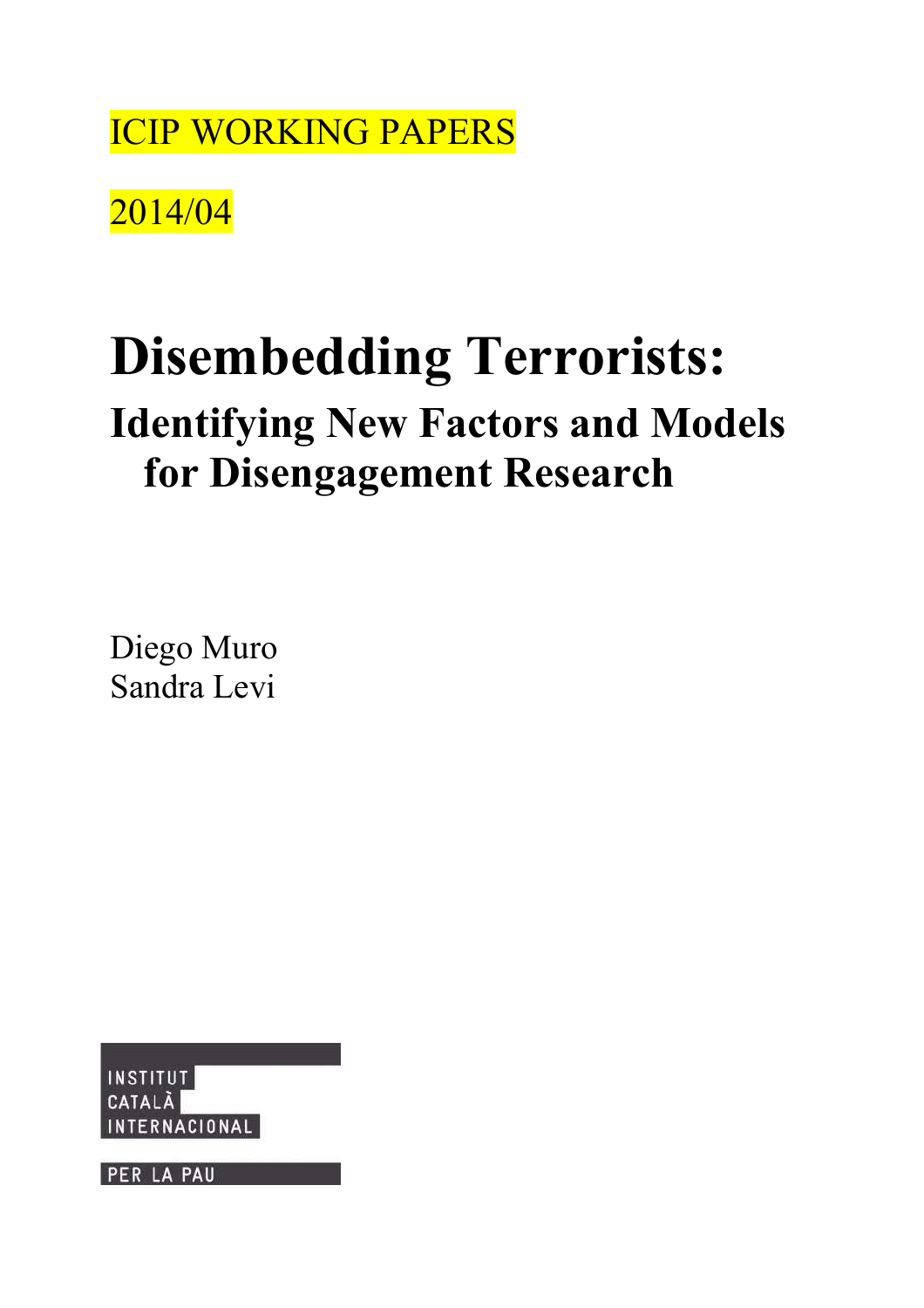# **Disembedding Terrorists: Identifying New Factors and Models for Disengagement Research**

Diego Muro Sandra Levi

**Institut Català Internacional per la Pau Barcelona, May 2014**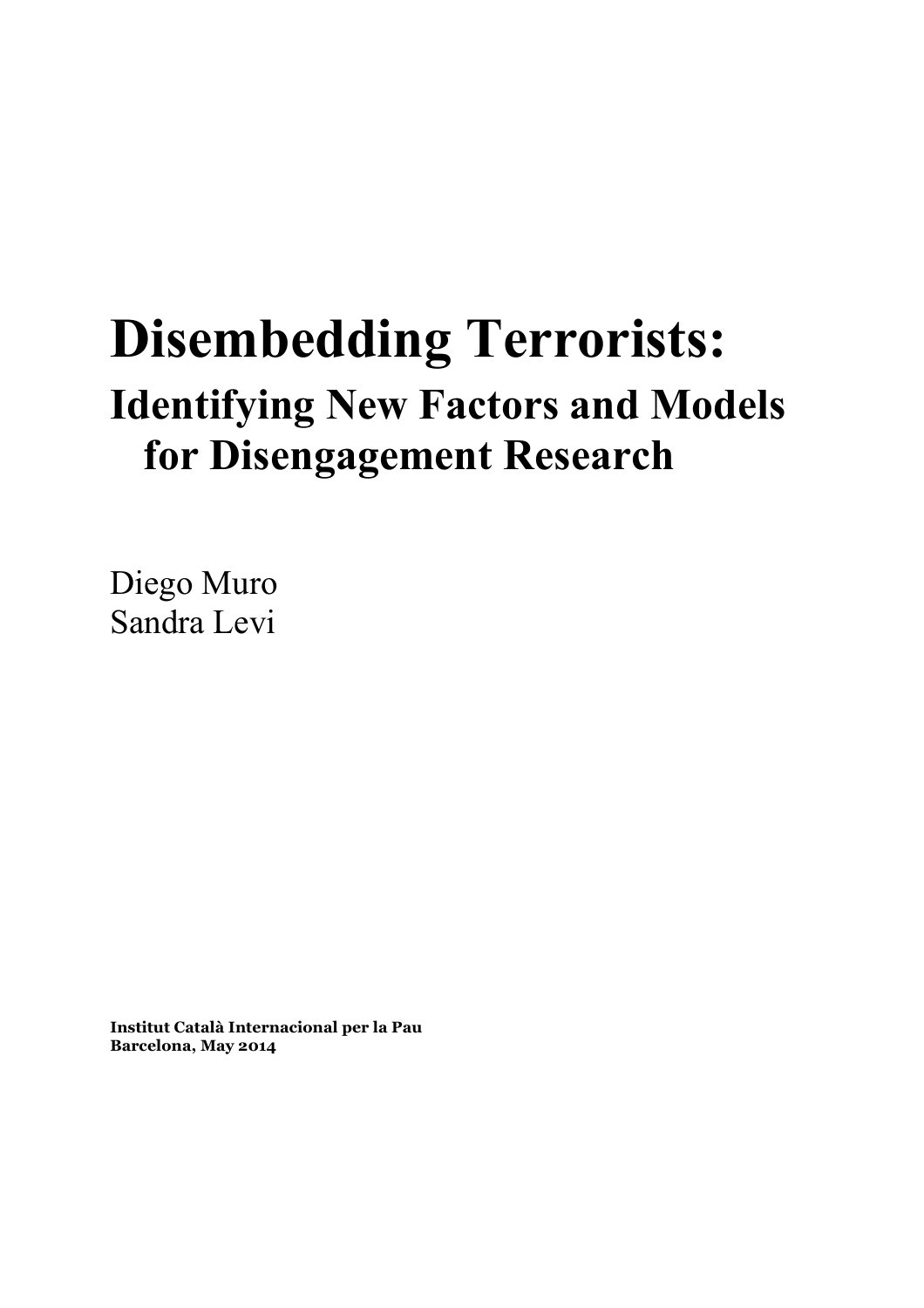#### **Institut Català Internacional per la Pau**

Gran Via de les Corts Catalanes 658, baixos · 08010 Barcelona T. +34 93 554 42 70 | F. +34 93 554 42 80 *http://www.icip.cat*

**Editors**

Javier Alcalde and Rafael Grasa

#### **Editorial Board**

Pablo Aguiar, Laia Balcells, Alfons Barceló, Gema Collantes-Celador, Caterina Garcia, Abel Escribà, Tica Font, Antoni Pigrau, Xavier Pons, Alejandro Pozo, Mònica Sabata, Jaume Saura, Josep Maria Terricabras and Léonie Van Tongeren

**Typesetting** ICIP

**ISSN** 2013-5793 (online edition)

**DL B 17801-2014**

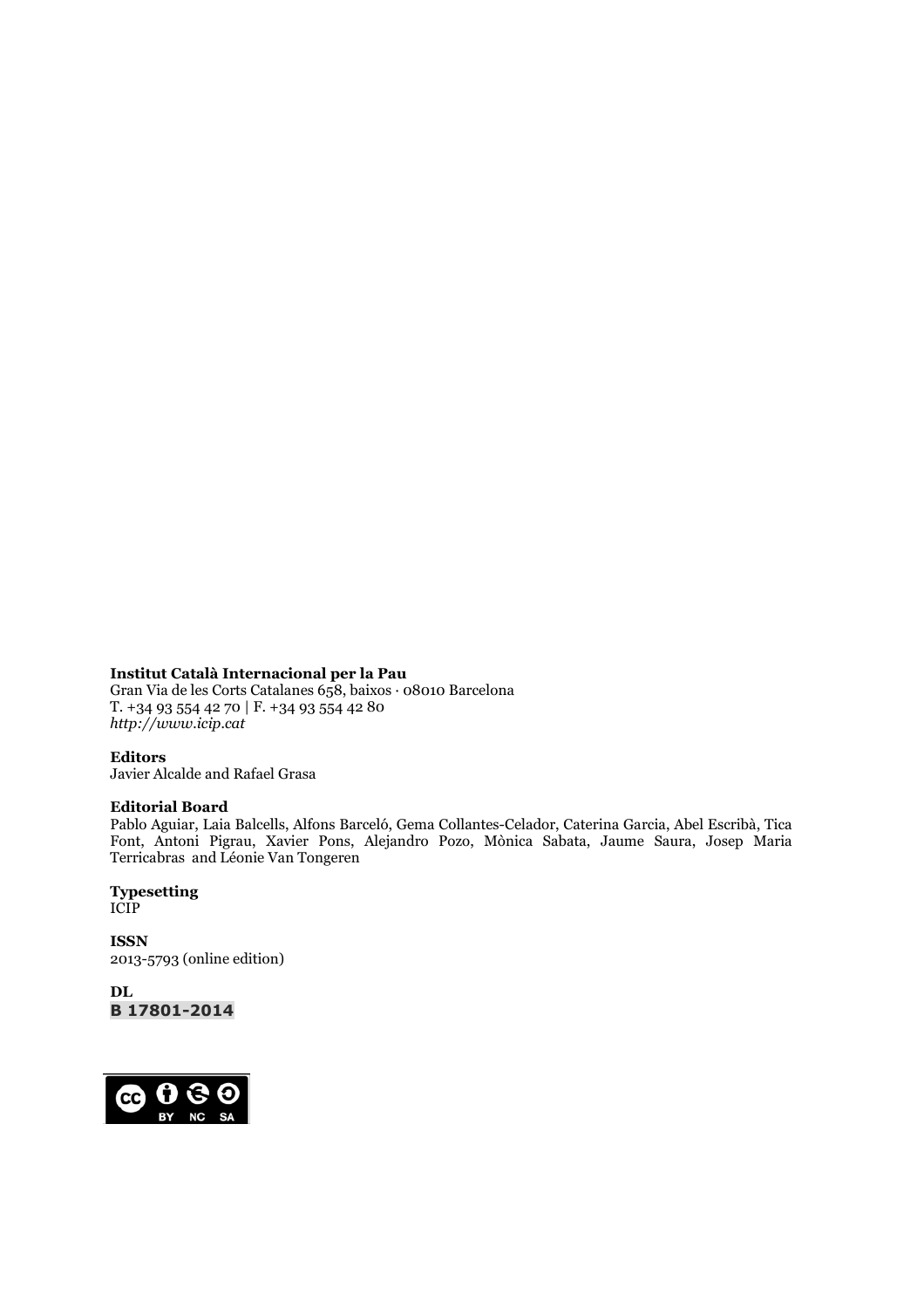### **AUTHORS**

Diego Muro is Assistant Professor in Comparative Politics at the Institut Barcelona d'Estudis Internacionals (IBEI). Prior to joining IBEI he was Associate Professor (tenured) in European Studies at King's College, London. He has also been Senior Fellow at the University of Oxford, and Max Weber postdoctoral fellow at the European University Institute (EUI). He holds a PhD in Political Science from the London School of Economics and Political Science (LSE), a Masters degree from the University of Sussex and a BA in politics from the Autonomous University of Barcelona (UAB). His main research interests are comparative politics, social movements, ethnic conflict and asymmetric warfare.

Sandra Levi holds an MA in International Relations from the Institut Barcelona d'Estudis Internacionals (IBEI), and an MA (Cantab) in Modern Languages and Literature from the University of Cambridge, England. After graduating from IBEI, Sandra has continued to work in the field of security; as a research assistant on the "Ways Out" project, and at the British American Security Information Council (BASIC), London, working towards nuclear disarmament.

### ABSTRACT

This paper forms part of a wider MINECO (Ministerio de Economía y Competitividad) funded study on pathways out of terrorism entitled ''Rules of Disengagement: Individual and Collective Ways Out of Terrorism in Spain''. It aims to synthesise current knowledge on exiting terrorism whilst also researching what more can be learned about the topic from neighbouring fields by identifying relevant concepts and processes. In order to do so it draws on literature from the fields of criminology, armed conflict, labour trends and electoral studies. These key concepts are inserted into a wider discussion which tries to explain disengagement from terrorism from three different levels of analysis: macro, meso, and micro, in turn. This approach was found to be limiting in providing a more parsimonious explanation of exit and so the paper suggests the use of a multi-level analysis model taken from business research and adapted to this context. The use of this layered concept of 'embeddedness' would permit more rounded analysis of the dynamics of disengagement and so several recommendations for further research are made at the end of the paper.

Keywords: Disengagement, embeddedness, exit theories, political violence, counterterrorism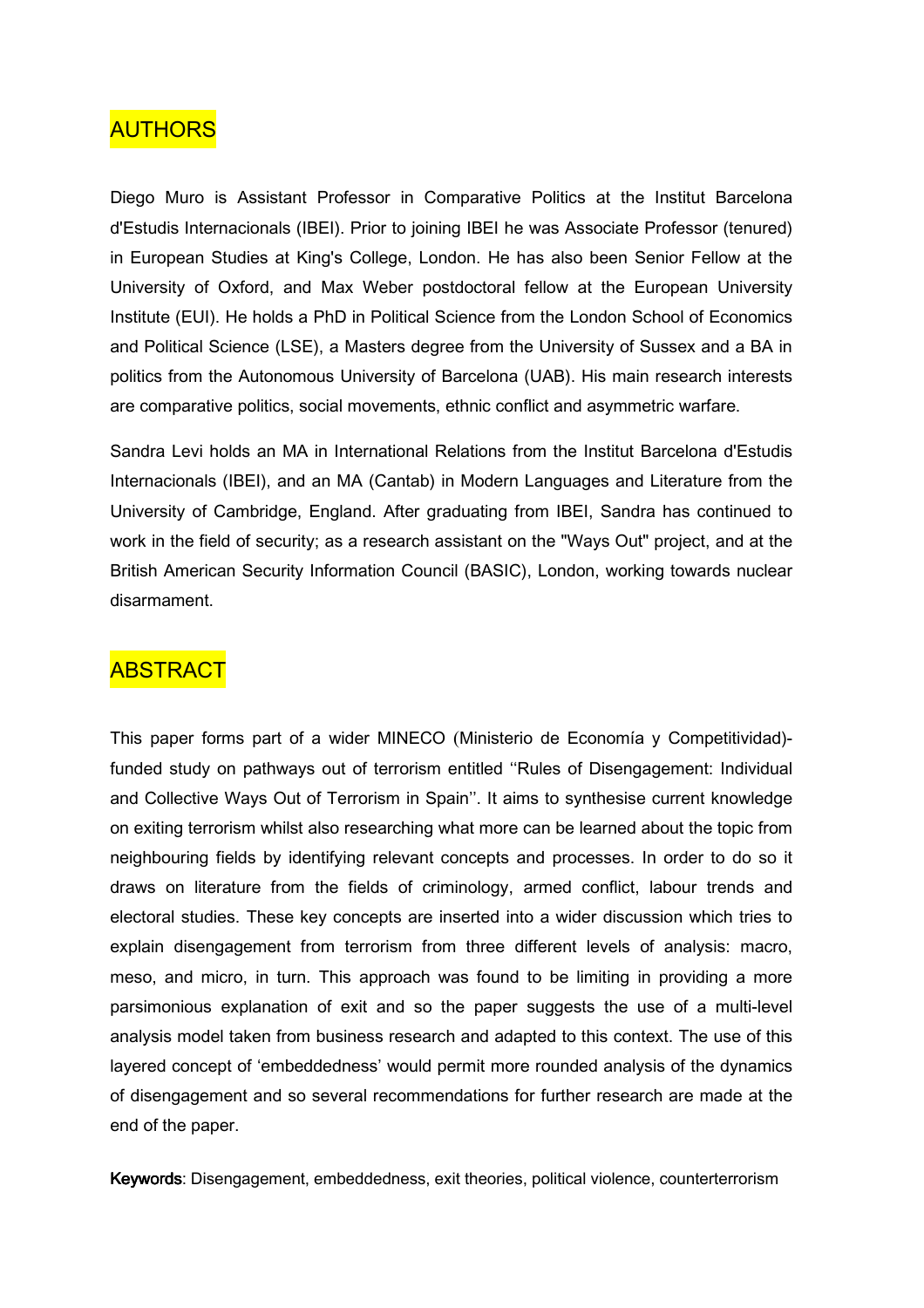#### **RESUM**

Aquest treball forma part d'un estudi més ampli finançat per el Ministerio de Economía y Competitividad (MINECO) sobre les vies per sortir del terrorisme, titulat ''Processos de Desvinculació a Espanya: Sortides Individuals i Col·lectives del Terrorisme''. El document pretén sintetitzar els coneixements actuals sobre la sortida del terrorisme, així com investigar que més es pot aprendre sobre el tema des d'àrees properes. Amb aquest objectiu, es basa en la literatura dels camps de la criminologia, els conflictes armats, el mercat laboral i els estudis electorals. Aquests conceptes s'insereixen en un debat més ampli que tracta d'explicar la desvinculació del terrorisme des de tres nivells d'anàlisi: macro, meso i micro. Aquest enfocament ha resultat ser útil, tot i que limitant a l'hora de proporcionar una explicació més parsimoniosa de la sortida i per tant aquest treball suggereix l'ús d'un model d'anàlisi multinivell. L'ús d'aquest concepte en capes d'embeddedness permetria una anàlisi més sofisticada de la dinàmica de desvinculació. Per tant, diverses recomanacions de noves vies d'investigació es presenten al final d'aquest text.

Paraules clau: Desvinculació, *embeddedness*, exit theories, violència política, antiterrorisme

### **RESUMEN**

Este trabajo forma parte de un estudio más amplio financiado por el Ministerio de Economía y Competitividad (MINECO) sobre las vías para salir del terrorismo, titulado' "Procesos de Desvinculación en España: Salidas Individuales y Colectivas del Terrorismo''. El texto pretende sintetizar los conocimientos actuales sobre la salida del terrorismo, así como investigar que más se puede aprender de áreas cercanas. Con este objetivo, se basa en la literatura de los campos de la criminología, los conflictos armados, el mercado laboral y los estudios electorales. Estos conceptos se insertan en un debate más amplio que trata de explicar la desvinculación del terrorismo desde tres niveles de análisis: macro, meso y micro. Este enfoque ha resultado ser útil, pero limitante para ofrecer una explicación más parsimoniosa de la salida y por lo tanto este trabajo sugiere el uso de un modelo de análisis multinivel. El uso de este concepto en capas de embeddedness permitiría un análisis más sofisticado de la dinámica de desvinculación. Por ello, varias recomendaciones de nuevas vías de investigación se presentan al final de este texto.

Palabras clave: Desvinculación, *embeddedness*, exit theories, violencia política, antiterrorismo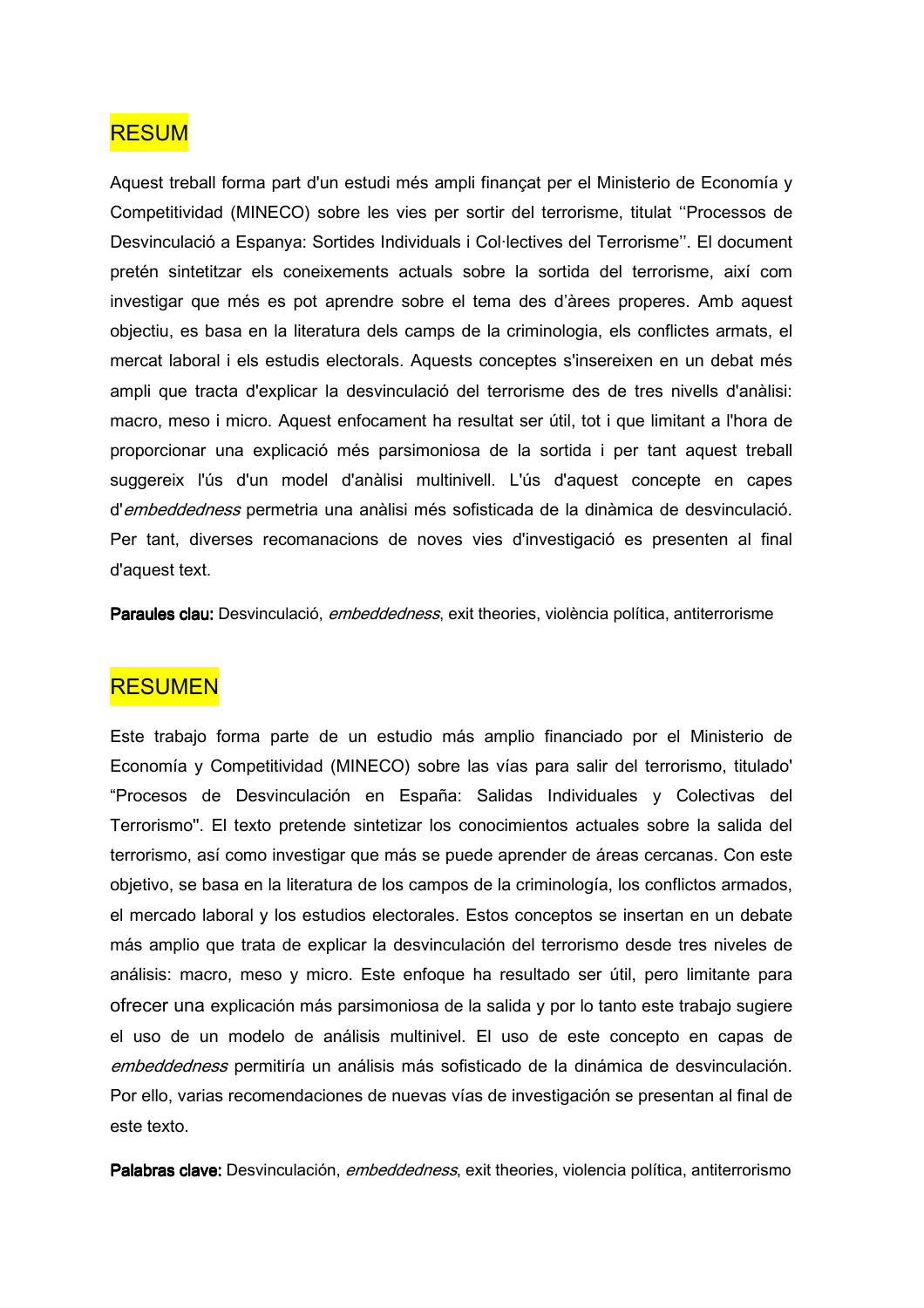## **CONTENTS**

| 5.3 Transformation and disappearance of groups 18 |  |
|---------------------------------------------------|--|
|                                                   |  |
|                                                   |  |
|                                                   |  |
|                                                   |  |
|                                                   |  |
|                                                   |  |
|                                                   |  |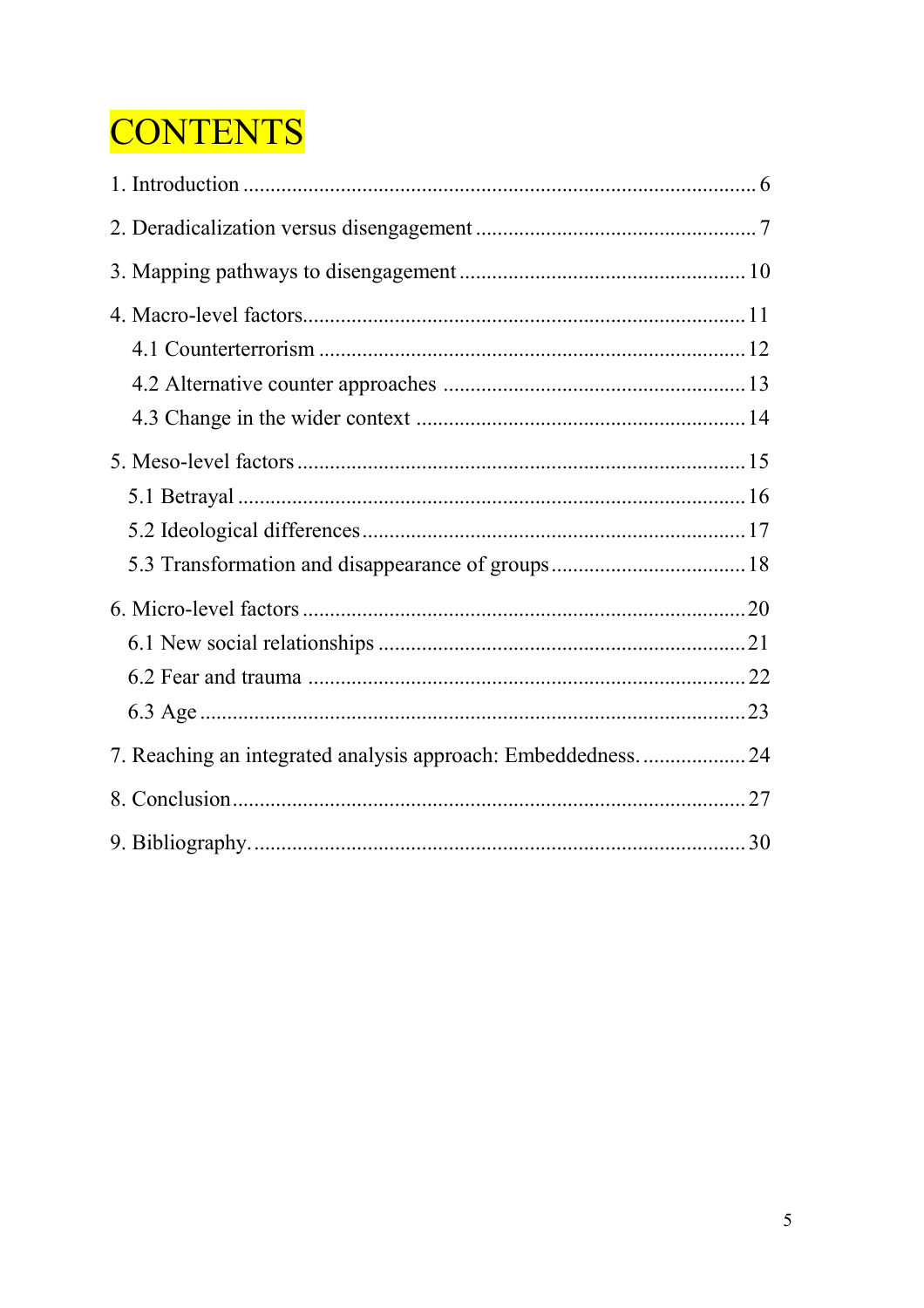## 1. Introduction

The majority of research in the field of terrorism focuses predominantly on *causes* and how individuals engage in political violence in the first place<sup>1</sup>. However, in the fight against terrorism, the most pertinent studies are those which investigate how terrorism ends<sup>2</sup>, yet these crucial dynamics remain largely unexplored. During the last decade, observers across a myriad of different fields including criminology, armed conflict, electoral studies and labour trends, have called for a rectification of this lack of research into how individuals *exit* both roles and organisations.<sup>3</sup> This review will argue that there is much to be learned from these fields which could contribute significantly to existing knowledge on 'pathways out of terrorism'.

Jerrold Post (1990), a CIA psychiatrist, first signalled that in the long-term struggle against terrorism, practitioners have to focus on examining ways *out* of terrorism and make efforts to facilitate this process, rather than stepping up security and repression<sup>4</sup>. Since then several important authors including John Horgan, Paul Wilkinson, and Martha Crenshaw, have begun to examine disengagement in more depth<sup>5</sup>. The end of terrorism can be brought about in two ways: either through the demise and collapse of an organisation as a whole, or through mass exit of its members. This paper is concerned with the latter given that, in understanding the demise of terrorism, it is essential to look to factors internal and external to the group which cause members to leave, whether voluntarily or forcibly<sup>6</sup>.

This review from here on is thus divided into six sections and structured as follows. Firstly, the paper will give a brief explanation of both deradicalization and disengagement, and

<sup>1</sup> See Pedahzur, 2006; Perliger, 2006; Weinberg L. & Eubank, W. L., 2006; Richardson, 2006; Bjorgo, 2005.

<sup>2</sup> Gvineria, 2009, p. 257.

<sup>3</sup> Ebaugh, 1988, p. 7; Pyrooz and Decker, 2011, p. 419; Klein and Maxon 2006, p. 154; Kurth Cronin 2009; Decker and Pyrooz, 2011, p. 1; Pyrooz, Sweeten and Piquero, 2012, p. 3; King, 1997, p. 18; Bovenkerk, 2011, p. 269

<sup>4</sup> Post, 1990, p.40.

<sup>5</sup> See: Crenshaw, 1991; Wilkinson, 1999; Gupta, 2008; Bjorgo and Horgan, 2009; Barrelle, 2010; Alonso, 2011; Crenshaw, 2011; Dechesne, 2011; Ferguson, 2011; Reinares, 2011; Wilkinson, 2011; Weinberg, 2012.

<sup>6</sup> The benefits of conducting extensive academic research to set the foundations for police and security initiatives have proven very fruitful in other areas of policy-making, namely in the fight against gangs. See Wakeling, (2003) for a report on the 'ceasefire' initiative implemented in California and Boston in an effort to crack down on gang related homicides. Its efficacy and success was owed to the partnership of academic research by Harvard University and extensive policing efforts. This innovative approach was highly successful, causing staggering drops in homicides in the following years and such collaborations should be encouraged in combatting a wider variety of social and security problems.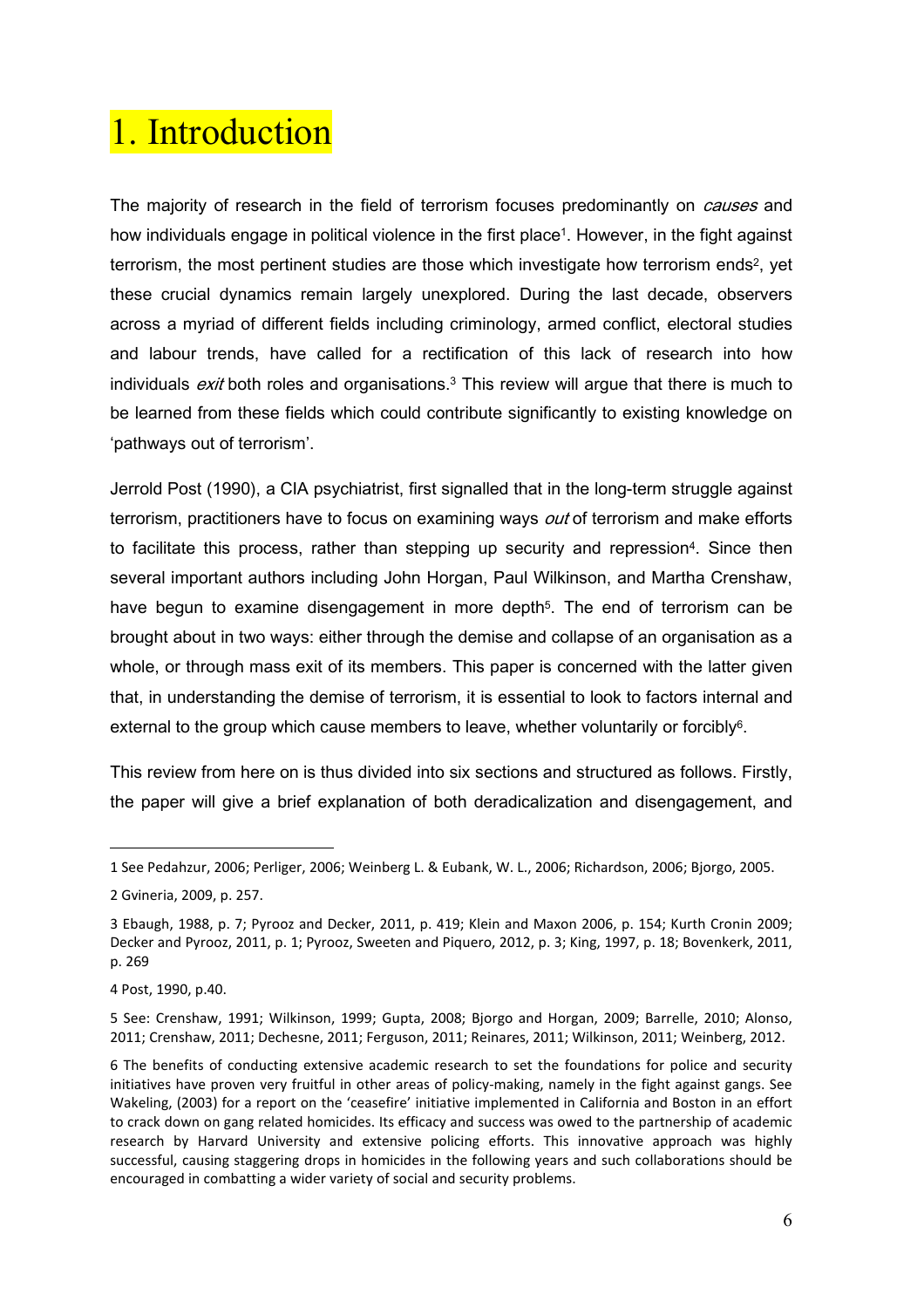demonstrate why the latter should be at the core of anti-terrorism initiatives<sup>7</sup>. The second section will 'map' the different ways in which research on disengagement has been conducted by key scholars and end by describing the benefits of the multi-causal approach chosen here. The following three sections will thus detail the pertinent exit processes identified in the aforementioned neighbouring fields and in a multi-level approach. Firstly, macro- (or national/global-) level factors will be addressed. These pertain to high-level political or social changes as perceived by the individual. Secondly, meso- (or group-) level factors to do with the internal functioning of the group will be given. Thirdly micro- (or individual) level factors which encompass all explanations associated with change in the personal priorities and outlook of the members will be outlined. Despite this method of categorisation, there is full recognition that these processes seldom occur in isolation but rather in tandem. Therefore, the sixth section will detail a new model of analysis, 'embeddedness', taken from studies on labour trends, which could be adopted in disengagement research to heighten the parsimony and salience of theories of exit. Finally, the review will conclude by citing avenues for further investigations and highlighting which neighbouring disciplines are most informative for terrorism research. Contrary to expectations, the literature on organised crime and civil wars did not add significantly to current knowledge on disengagement from terrorism.

## 2. Deradicalization versus disengagement

Studies on the end of terrorism often refer to the ways in which individuals exit clandestine organisations. Since there are no clearly established concepts and parameters, scholars often refer to a variety of different processes, which contribute to the existing terminological confusion. Two of the terms that are not always clearly distinguished are deradicalization and disengagement. According to Omar Ashour (2008), deradicalization would be the process that leads an individual (or group) to change his attitudes about terrorism, especially in relation to targeting civilians. As such, deradicalization would entail a change of beliefs, which could go hand in hand with a modification in violent behaviour (although not necessarily). Disengagement, however, would necessarily entail a behavioural modification such as leaving an underground group and ceasing related

<sup>7</sup> See Bovenkerk, 2011, p.267; Reinares, 2011, p780; Noricks, 2009.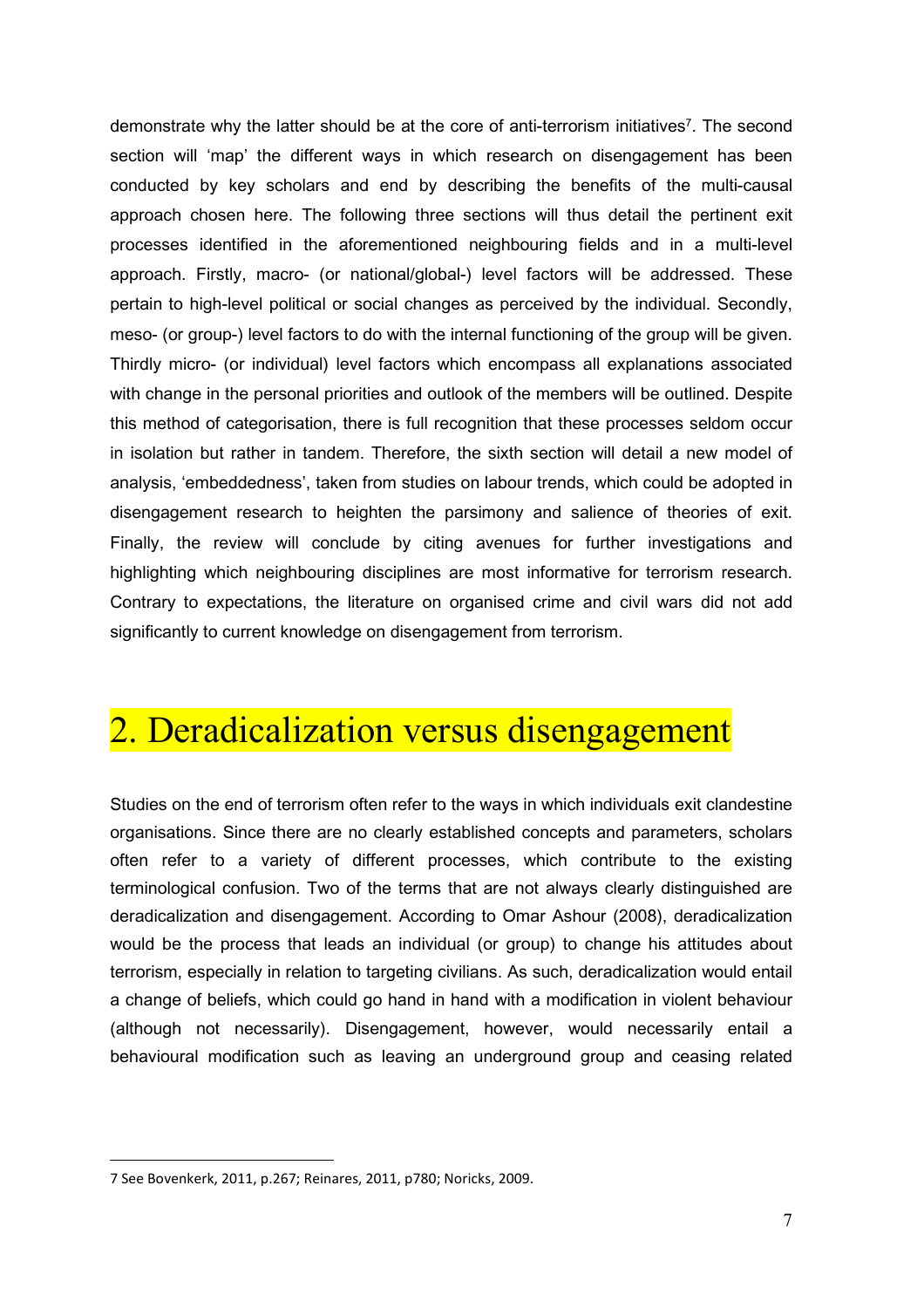activity<sup>8</sup>. From a counterterrorism perspective, disengagement is more important than deradicalization, since the former can occur without the latter.

When aiming primarily to prevent terrorist attacks, disengagement is a more desirable goal than deradicalization. However, more effort and resources have been devoted to developing projects of deradicalization, with varying levels of success. For example, the alleged successes of Saudi Arabian and Yemeni deradicalization programmes, which are based around talks with imams and re-education about Islam, have been heavily challenged<sup>9</sup>. Academic researcher, Mark Dechesne (2011) maintains that measures of successful deradicalization are dubious and unreliable and Matthew Weber (2010) similarly found that the Afghan deradicalization 'Programme Tahkim Sulh' (PTS) only really had success among very low-ranking or barely affiliated Taliban members, suggesting that its success would not be repeated at higher levels<sup>10</sup>. In the same vein, anti-terrorism Forensic Psychologist, Kate Barrelle (2010) also highlighted that most deradicalization programmes only achieve disengagement at best<sup>11</sup> and John Horgan (2009) went as far as to doubt whether deradicalization is even a 'necessary' goal<sup>12</sup>. Such heavy criticism of existing deradicalization initiatives suggests that a change of focus is needed. From a counterterrorism perspective, the primarily goal is to deter terrorist *action* before addressing beliefs and as such more emphasis should be placed on disengagement efforts.

The significant impact of disengagement has been demonstrated in recent research on gang behaviour which has proven that temporarily leaving a criminal group significantly decreases an individual's propensity to commit related crimes. The research has countered earlier notions on criminality put forward by scholars such as Gottfredson and Hirshi (1990), who held that antisocial behaviour was attributable to low self-control<sup>13</sup>. However, this hypothesis cannot account for the significant findings between active and inactive membership which Mons Bendixen et al. were able to explain in their 2004 study. The authors investigated the effect of gang membership on inclination towards antisocial behaviour in a longitudinal survey of 1,203 5th to 7th graders between 1983 and 1985. Essentially, they wanted to ascertain whether individuals act anti-socially regardless of gang membership or whether the active belonging to an organisation perpetuates such

<sup>8</sup> Ashour, 2008.

<sup>9</sup> For a variety of discussions of deradicalization versus disengagement, see; Dechesne, 2011; Horgan, 2009; Bovenkerk, 2011, p. 267.

<sup>10</sup> Dechesne, 2011 and Weber, 2010, p. 66.

<sup>11</sup> Barrelle, 2010, p. 12.

<sup>12</sup> Horgan, 2009, p. 28.

<sup>13</sup> For a full explanation of the theory see Gottfredson and Hirshi, 1990.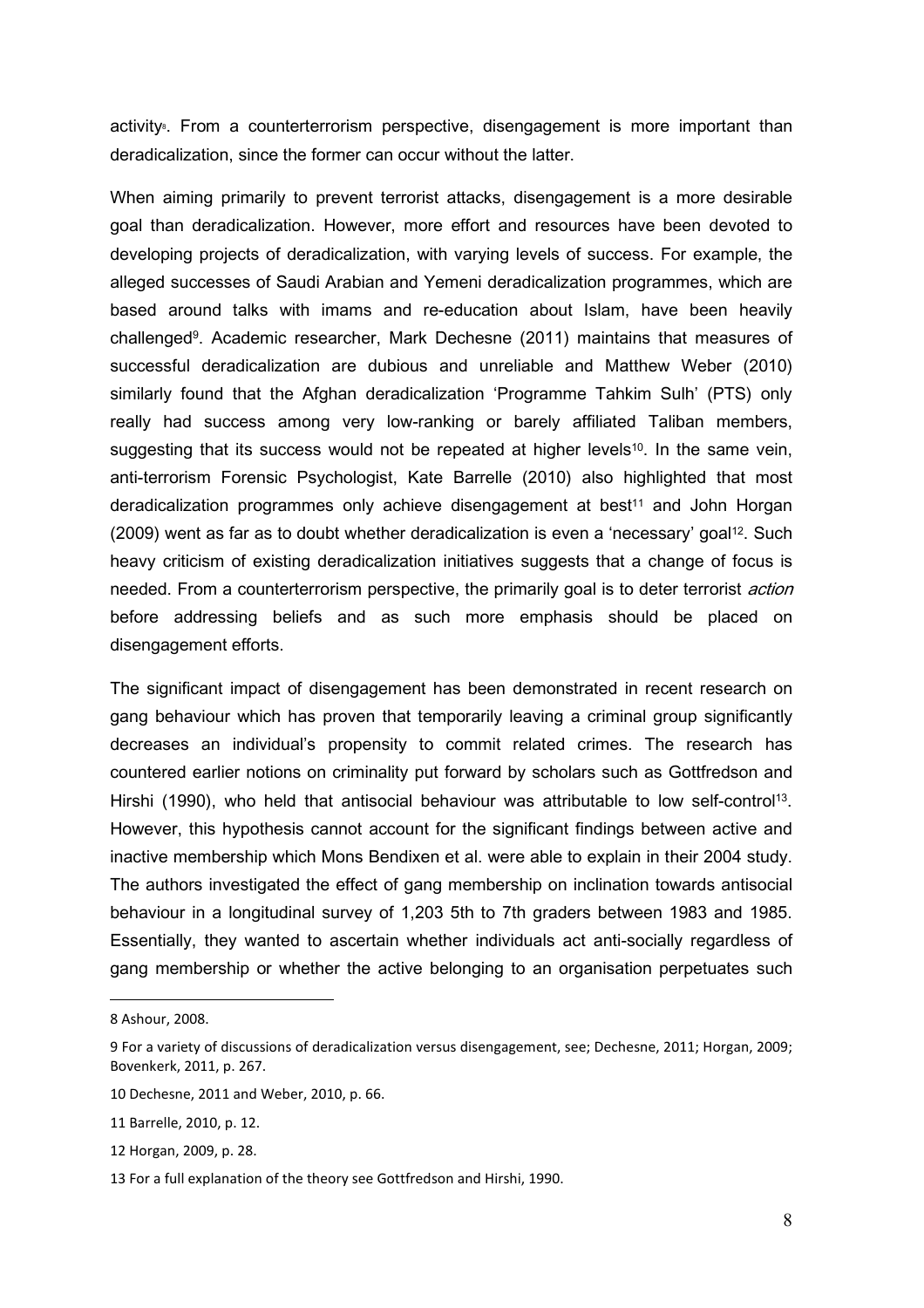behaviour, a phenomenon otherwise known as a 'facilitation effect'. Thus, to test for this effect, respondents were asked to signal whether they were actively or inactively affiliated with a gang during instances of violent behaviour. The results confirmed the commonplace notion that both active and non-active gang members commit more antisocial crimes than non-gang members do. However, Bendixen et al. also found that such acts are committed significantly less frequently during periods of inactive membership, clearly exposing the 'facilitative' role of the organisation<sup>14</sup>. By differentiating between active and inactive periods, Bendixen et al. were able to find a strong causal link between heightened criminal activity and active gang membership. Their research confirmed that separation from such groups demonstrably reduces the likelihood of correlated criminal behaviour and clearly displays the significance of disengagement for crime prevention.

Such lessons can be directly assimilated in the terrorism context. Indeed, Donatella della Porta's (2009) study on exit from illicit organisations in Italy further proved the facilitative effect of belonging to a group as 44% of individuals she interviewed about their function in Italian underground organisations had solely carried out 'administrative' tasks<sup>15</sup>. These individuals did not wish to actively participate in terrorism but given the importance of administrative support in the coordination and realisation of attacks, they were still able to contribute to the efforts.

Organisations provide a combination of financial support and human capital which enable individuals to carry out actions they may otherwise not be able, or not have the courage to do. Members can participate in a variety of ways without suffering any danger thanks to the logistical as well as active support which operations require. Therefore, the role of the organisation as facilitator of illicit activity is evident as it provides broad possibilities for engagement in an activity in which many individuals would not partake alone. As Barrelle (2010) explains, belonging to such an organisation requires one to think primarily in terms of his group identity and strongly advocate its interests<sup>16</sup>. Thus, as the research by Bendixen et al. showed, when an individual separates from the group this group identity weakens and he is more likely to cease activity.

Having established the importance of the cell in facilitating terrorist behaviour, it is now essential to understand the processes which root an individual into such a criminal group and prevent him or her from abandoning it.

<sup>14</sup> Bendixen et al., 2004, p. 22 – 23, 110.

<sup>15</sup> Della Porta, 2009, p. 68.

<sup>16</sup> Barrelle, 2010, p. 2.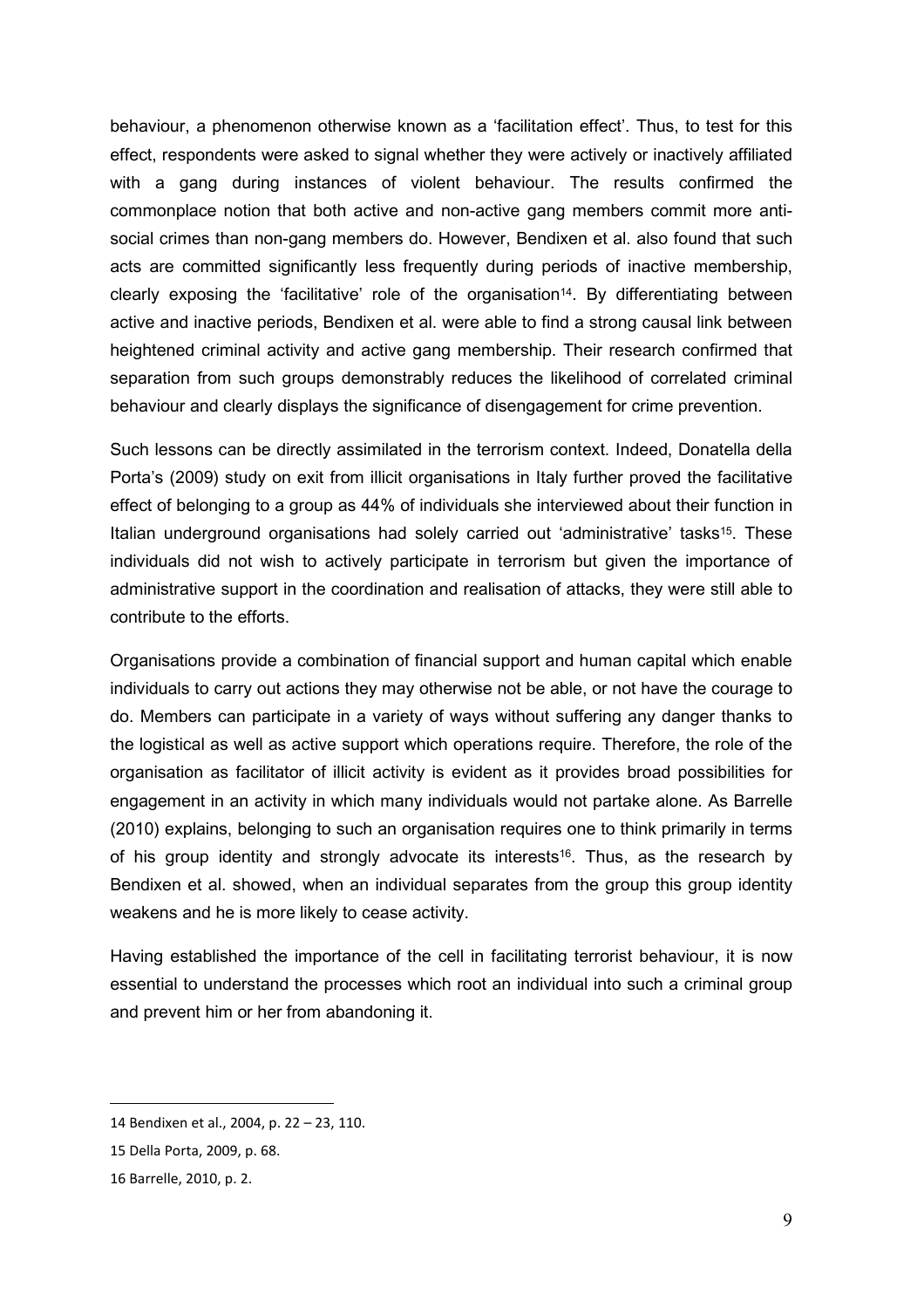## 3. Mapping pathways to disengagement

This section discusses the different methods and angles for analysis which past research has identified as helpful in trying to understand how disengagement occurs. Across the past two decades, many authors have contributed to debates about which factors need to be taken into consideration and how best to analyse these influences. This section details some of the most salient contributions to current knowledge, explaining the progression from singular-level analysis to the more contemporary multi-causal approaches championed in recent research and implemented in this review.

One of the earliest studies to address issues on disengaging from social organisations was Helen R. F. Ebaugh's (1988) study on role exit among 185 'exiters' from various different roles between 1971 and 1985. Her study examined disengagement from religions, marriages, prostitution and some occupations such as sportspeople and medics, but she also addressed criminality and gangs. According to Ebaugh's analysis, the decision to exit one's role is usually borne from dissatisfaction with one's current lifestyle<sup>17</sup>. This feeling of unfulfillment creates the necessary conditions for the individual to desire identity change and role exit. These research findings are supported by later testimonies from long interviews with gang members, terrorists and those who had recently left the labour market as will be seen later<sup>18</sup>.

Multi-causal approaches have been developed in order to ascertain which processes contribute to exiting from clandestine groups. Renowned Political Scientist, Tore Bjorgo (1999) identified a dichotomy he referred to as  $push$  and  $pull$  factors in his vast body of gang research to explain the two different spheres of influences which act on individuals' decision-making processes; 'push' factors which come from within the group, and 'pull' factors which are influences from outside the organisation. Later, other authors further conceptualised elements of this binary in their calls for pluralism of research approaches19. Speaking of the longevity of political parties, yet clearly with a broader view, Richard Rose and Thomas Mackie (1988) also discuss this dichotomy:

<sup>17</sup> See Eubagh, 1988.

<sup>18</sup> See Ngo, 2010; Alonso, 2011; Reinares, 2011; Mitchell et al., 2001; Oswald, 1999.

<sup>19</sup> Peggy Giordano et al. (2002) wished to move away from mid-level explanations and towards individual concerns by investigating the common factors which act upon an individual to occasion desistance. They coined a concept, ''hooks for change'', which refers to external pull factors which allow the 'exiter' to wrench himself out of the group, organisation, or simply his own mind-set which was keeping him there.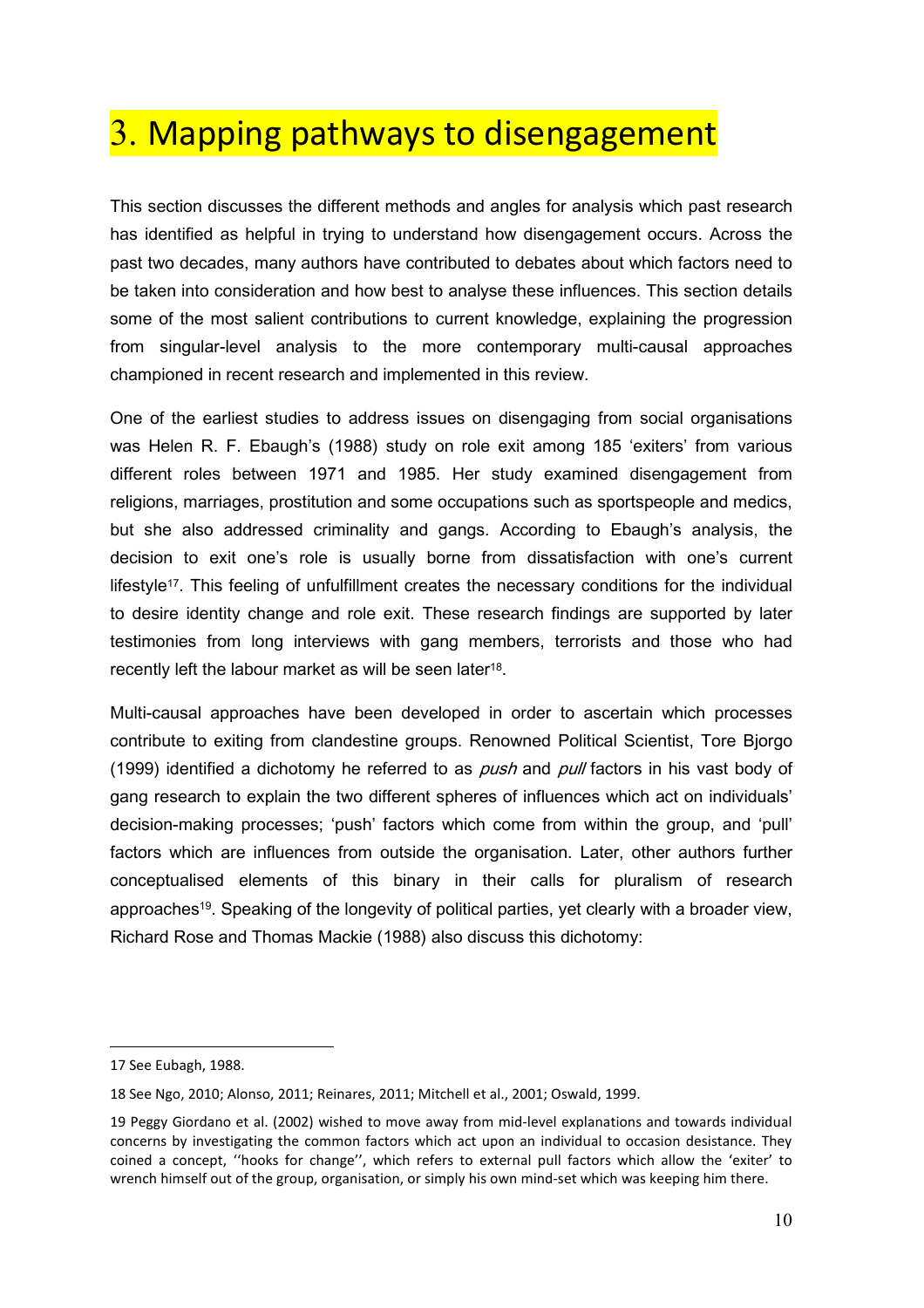Every established organisation, not least a political party, must deal with two different but interrelated sets of pressures, those arising from its internal organisation, and pressures from its external environment<sup>20</sup>.

In addition to considering internal and external influences, several terrorism scholars have argued that disengagement factors must be analysed from different levels in order to heighten understanding of these processes. RAND researcher, Gaga Gvineria (2009), implored policy- makers to cease their 'exclusive preoccupation' with the group as the main unit of analysis and instead look *around* the cell in question<sup>21</sup>. Paul Wilkinson (2011) also rejected one- dimensional methods of explanation, calling instead for the consideration of both 'democratic' and 'individual' ways out<sup>22</sup>, this is to say national- and personal-level motivations for exit. Fernando Reinares (2011) later expanded this categorisation into 'structural', 'organisational' and 'personal' factors<sup>23</sup>, and Neil Ferguson and others<sup>24</sup> divide this stratification further, explaining that 'the process of disengagement from militant extremism is complex and incorporates interplay between micro, meso, macro and exo factors'<sup>25</sup> .

Thus, in mapping pathways out of terrorism it is abundantly clear that any parsimonious theory of disengagement must account for different types of factors which can offset exit. As Bjorgo and Giordano et al. highlighted, there are important distinctions to be made between influences from within or outside the group. Moreover, as shown above, these influences can also come from different levels. Therefore, this review will now address significant exit factors from the macro-, meso- and micro-levels of explanation.

## 4. Macro-level factors

In some cases, the principal explanation for an individual's decision to disengage from terrorism comes from the macro level. This is to say that national or global events can often affect the endurance and lifespan of terrorist campaigns. Examples of high-level

<sup>20</sup> Rose and Mackie, 1988, p. 539-40.

<sup>21</sup> See Gvineria, 2009, p. 279.

<sup>22</sup> Wilkinson, 2011, p. 201.

<sup>23</sup> Reinares, 2011, p. 780.

<sup>24</sup> See Schmid and Price, 2011, p. 338; della Porta, 2009; Reinares, 2011; Horgan, 2009, p. 27.

<sup>25</sup> See Ferguson, 2011, p. 112.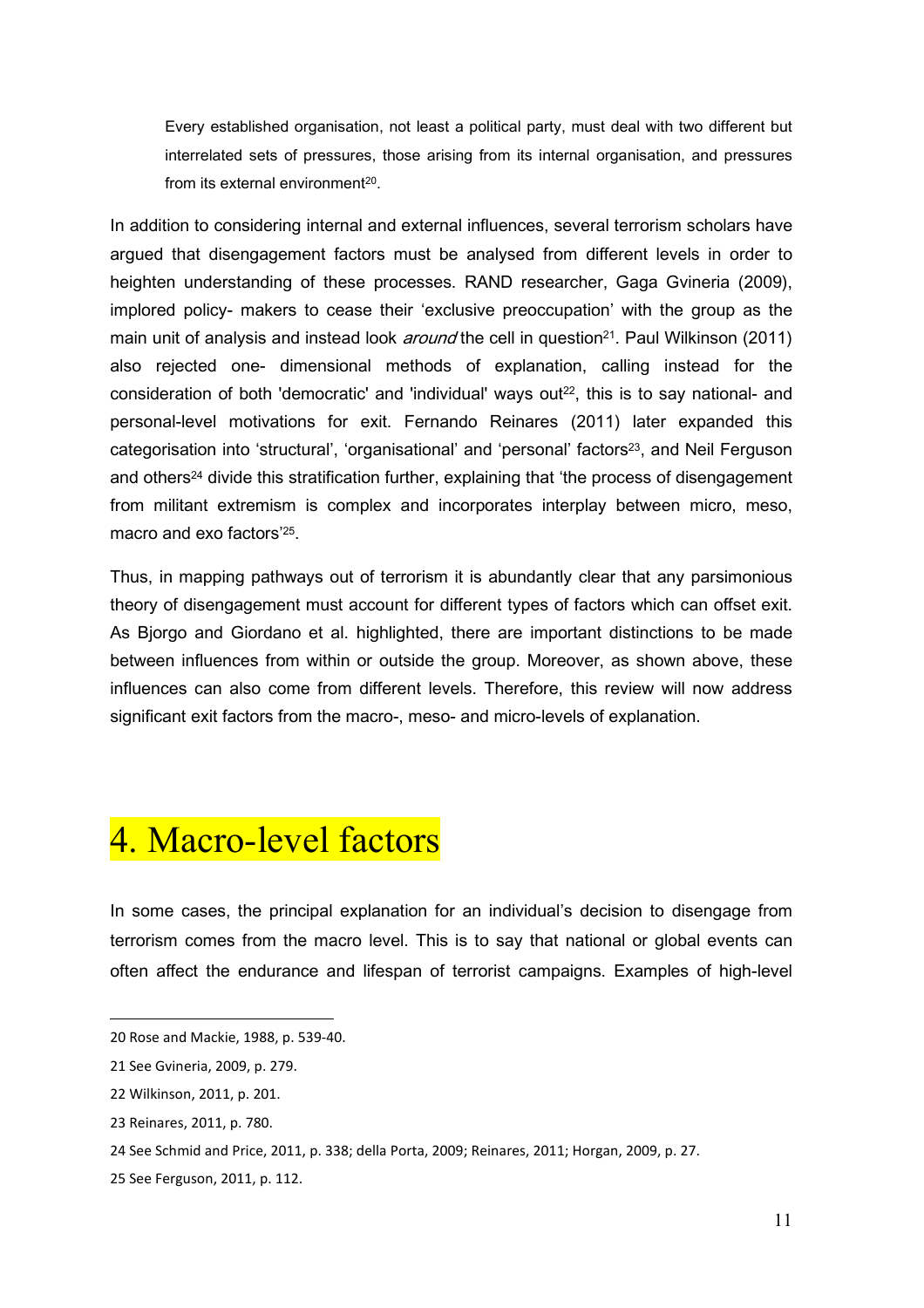influences occasioning exit include shifts in the national political arena or changes in global ideology. In such cases, individuals may voluntarily disengage out of satisfaction (or dissatisfaction) with the course of events. However, the most common macro-level factor which causes exit is counterterrorism<sup>26</sup>. These tactics can produce forced disengagement through capture, decapitation or exile. This section discusses these state campaigns and their limitations, suggests alternative approaches, and theorises how unforeseeable macro-level changes can have a significant impact on individuals' decisions to disengage.

### 4.1 Counterterrorism

Governments are usually keen to thwart terrorism as quickly and effectively as possible in order to minimise the detrimental impact on society. Counterterrorism hopes to raise the cost of participation so much that perpetrators essentially feel that it no longer ''pays off'' to be involved<sup>27</sup>. As Audrey Kurth Cronin wrote in her 2009 book 'How Terrorism Ends', terrorist actors 'consider the costs, benefits, and consequences of their actions just as other actors do'28. With this knowledge, counterterrorism efforts aim to tip this balance and diminish the pay offs of terrorism for its perpetrators.

There is certainly widespread agreement that, on occasions, repressive tactics have contributed significantly to the disengagement of militants from organisations such as ETA and even the complete demise of some campaigns like Peru's *Sendero Luminoso<sup>29</sup>.* Fernando Reinares' (2011) interviews with ex-ETA members give us personal insight into reasoning for exit from the organisation. Their testimonies demonstrate clear evidence that stifling government repression (alongside other factors) led the individuals to cease their involvement. Reinares explains how one individual 'anticipated stepped-up cooperation between the police and judicial authorities' leading him to conclude that participation had become too costly and thus disengage<sup>30</sup>.

<sup>26</sup> Kurth Cronin, 2009, p.115.

<sup>27</sup> Crenshaw, 2011, p. 209.

<sup>28</sup> Kurth Cronin, 2009, p. 120.

<sup>29</sup> This paper is concerned primarily with disengagement, however, counterterrorism has also led to the collapse of organisations, for example the decapitation of Abimael Guzmán, leader of the Shining Path in Peru. For more information see Kurth Cronin, 2009, chapter 1 and Ross, 2006, chapter 2.

<sup>30</sup> Reinares, 2011, p. 787.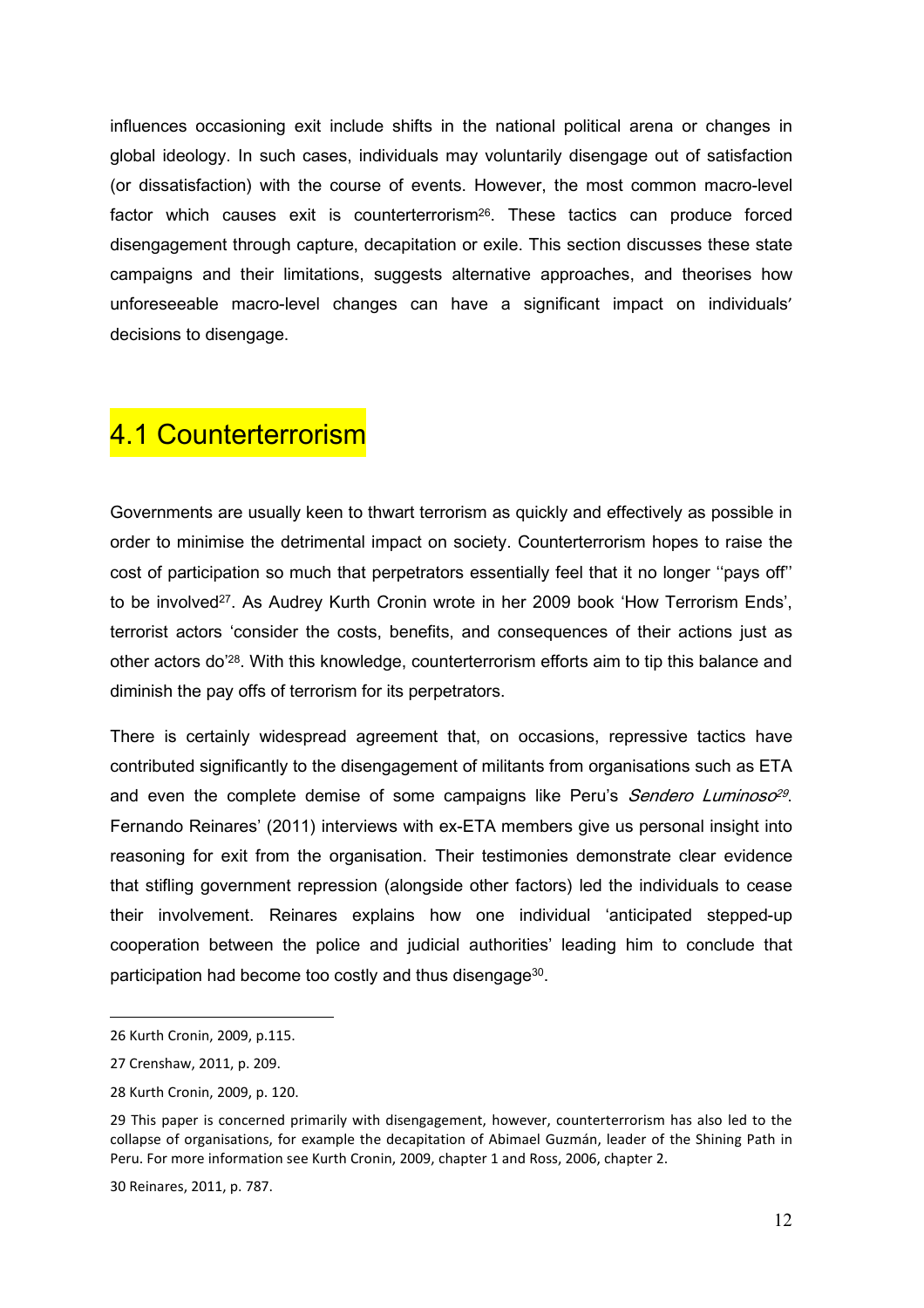However, research has found that repression is usually only successful in thwarting a movement when the campaign hinges on the leadership of one individual<sup>31</sup>, and even then this success is usually partial32. Repressive counterterrorism may require the implementation of controversial measures such as heightening national security measures like border control and citizen surveillance, immigrant profiling, and expensive drawn-out capture operations; thus, alternatives to these costly and laborious tactics are highly desirable<sup>33</sup>.

### 4.2 Alternative Counter Approaches

Scholars champion less repressive counter-measures insisting that excessive force should not be the backbone of counterterrorism but rather tactics which differentiate the state from the aggressor, such as intelligence and the judiciary system. Terrorism expert, Martha Crenshaw, (1991) used the case of the Italian government's effective response in combatting the Red Brigades in the 1970s, praising their use of 'sociology, psychology and political science' instead of 'police and judicial repression'34. She maintained that such methods were more legitimate and fruitful given democracies' responsibilities regarding the use of violence. States cannot expect to gain notable success through traditional counterterrorist measures as they are subject to a different moral code than clandestine organisations<sup>35</sup>. Jones and Libicki (2008) upheld this view, criticising that the 'war on terror' is a futile way to conceptualise the struggle against Al Qa'ida as it encourages the "wrong" type of action, namely a military perception of the situation when it would be more appropriately tackled with intelligence and policing resources<sup>36</sup>. In the same vein, Paul Wilkinson also encouraged liberal democracies to adopt a more intelligence-based, layered approach over conventional counterterrorism tactics:

<sup>31</sup> See Kurth Cronin, 2009, chapter 2, for the criteria for successfully destroying an organisation through repression and decapitation.

<sup>32</sup> One such example was the capture of Kurdish Workers' Party leader, Abdullah Öcalan, in 1999 which led to a near cessation of activity, however, in 2003, the onset of the Iraq war reignited the organization which then strengthened by uniting with Iraqi Kurds. See Kurth Cronin, 2009, p. 21.

<sup>33</sup> Kurth Cronin, 2009, p. 115.

<sup>34</sup> Crenshaw, 1991, p. 82.

<sup>35</sup> Weinberg, 2007, p.77.

<sup>36</sup> Jones and Libicki, 2008, p. xvi.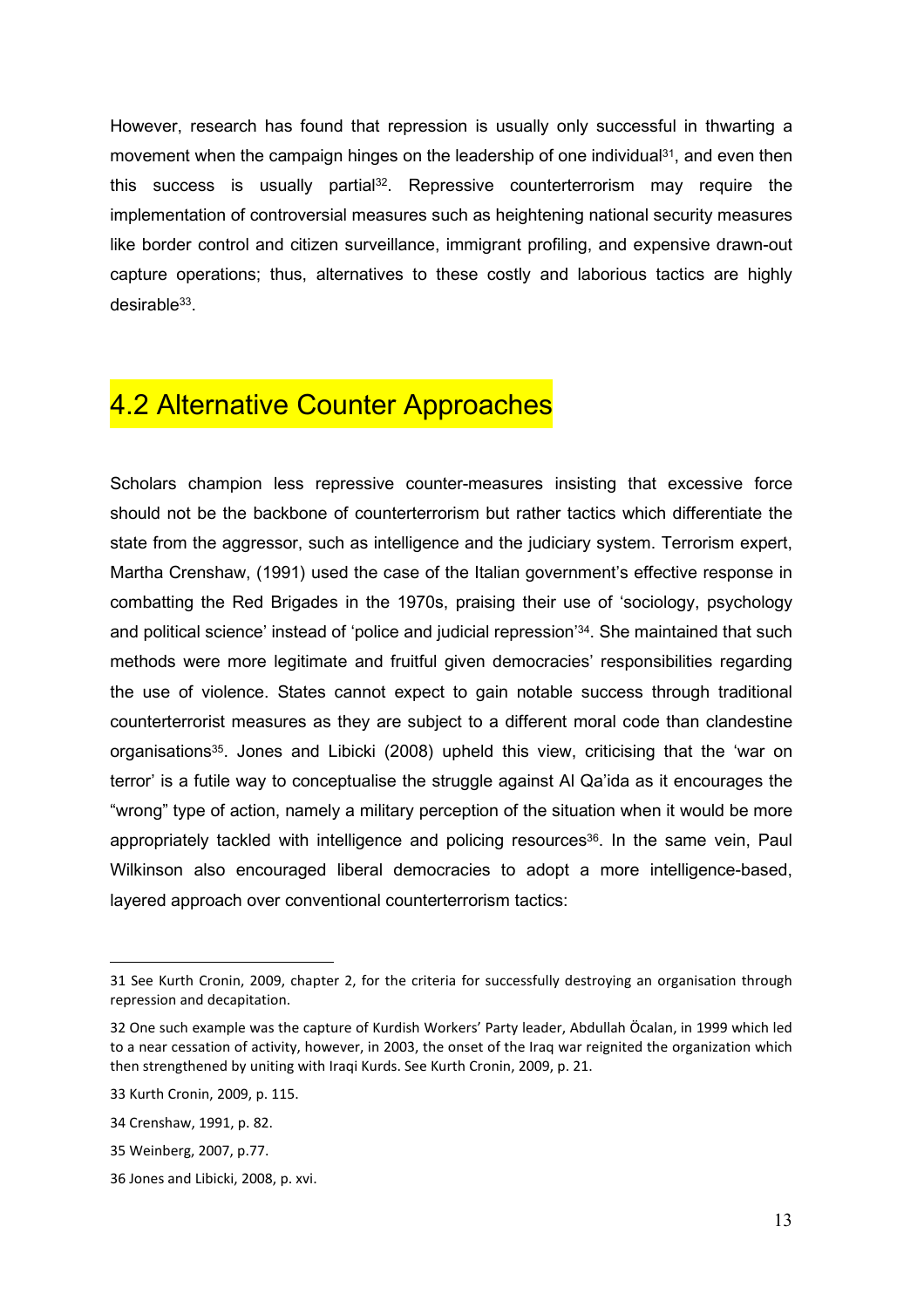The key to success against terrorism in a democracy is winning the intelligence war and mobilising the political will and democratic support for a multipronged strategy, carefully calibrated to the specific threat posed by a particular campaign<sup>37</sup>.

This repeated calling for alternative counterterrorist measures demonstrates that, at state level, the end of terrorism can more effectively be brought about through an integrated intelligence-based approach rather than military blows. The 'Global War on Terror' (GWT) is unlikely to be successful unless it is complemented by a more considered, low-key government involvement<sup>38</sup> as military counterterrorism is ultimately limiting because states' actions are circumscribed by their responsibility to maintain legitimacy throughout the dealings with the aggressor.

Nevertheless, counter efforts are frequently fruitless until an external factor intercedes and causes a contextual shift. Alterations in the national or global context can extinguish the flame of even the most ardent violent movements or annul their cause leaving the organisation without a purpose. The effects of such high-level changes on exit will be discussed in the following section.

### **4.3 Change in the Wider Context**

Global, national, or local improvements of a socio-political nature can drastically alter the contexts in which social organisations operate. For example, a state or institution may open up to a grievance expressed by a group or organisation hence triggering a process of disengagement. People may voluntarily disengage from their workplace, party, or group, satisfied that the goals are on the right track to fulfilment or, alternatively, exit involuntary because the organisation has disappeared or become obsolete<sup>39</sup>.

In Denmark, many gang members experienced such disengagement when the context in which their gang existed altered. An anti-racism gang called the 'Warriors' emerged in the 1980s in order to challenge an established white-supremacy gang, the 'Green Jackets'. Initially, the Warriors used violence as a force of protection for ethnic minorities but the Green Jackets eventually fell apart and violence against minorities dissipated. Seeing that

<sup>37</sup> Wilkinson, 2011, p. 184.

<sup>38</sup> Gvineria, 2009, p.266.

<sup>39</sup> See Kurth Cronin, 2009, p.105-107; Gvineria, 2009, p.273; Weinberg, 2012, p.9.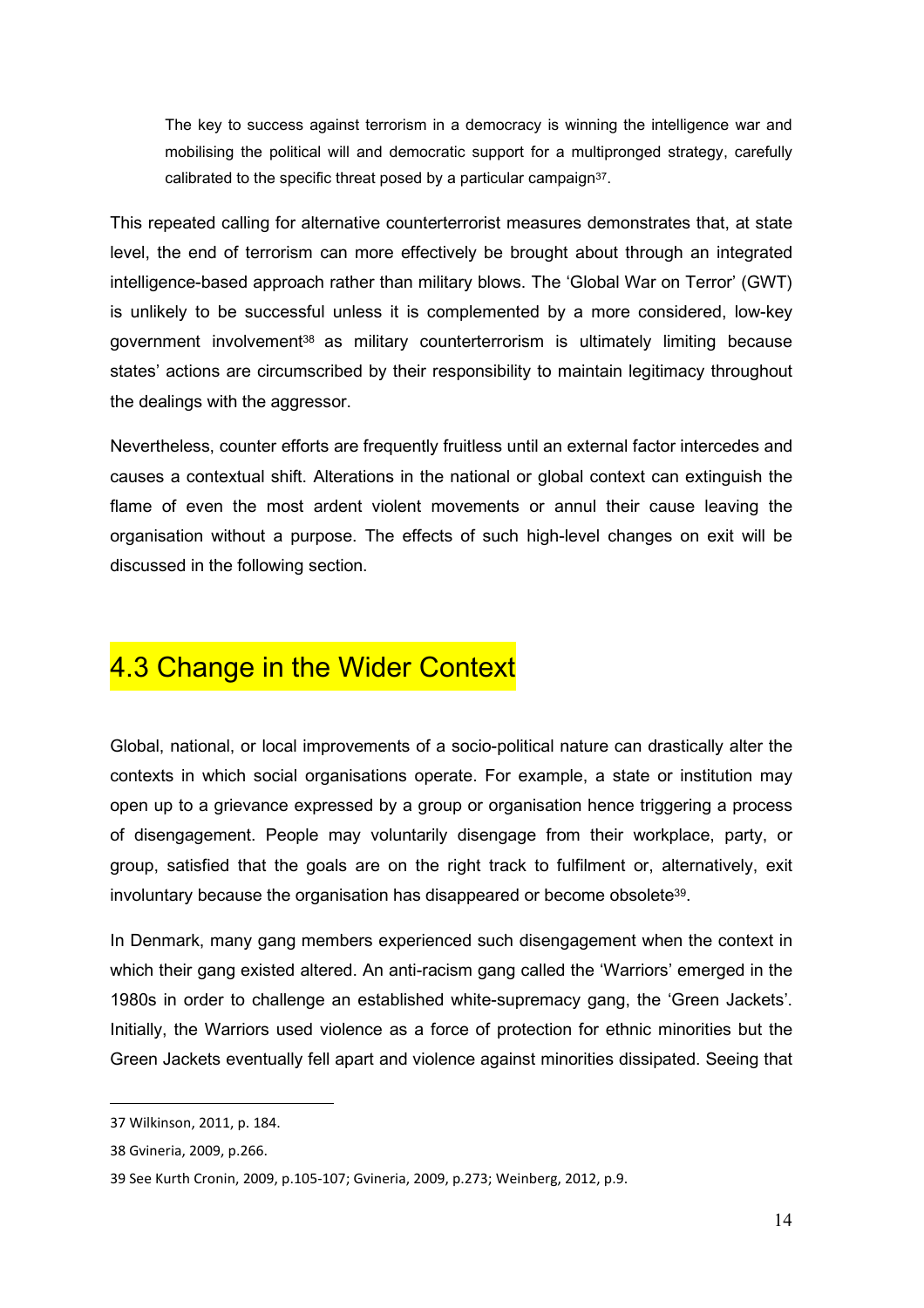circumstances had changed and their rival had been defeated, many senior members of the Warriors exited by the 1990s. In this case, changes in the wider context in which the gang was operating, this is to say the disappearance of its rival, led members to exit as circumstances no longer dictated such action.

Similarly, unforeseen high-level events can reverberate at an individual level and bring about the end of a political party. One such example was the Irish Farmer's Party which had a short lifespan between 1922 and 1932. In the thirties, an internal divide arose between proponents of free trade and protectionists during which the majority of the party's voter base switched loyalties to the incumbent Cumann na nGaedheal government. Here, high-level occurrences, namely the contemporary economic climate which was tending towards free trade, had consequences on a personal level and ultimately marked the end of the party. The party members and voter base alike were divided in their interests, causing the defection of several politicians and the forced disengagement of the rest as the party collapsed.

These cases demonstrate how disengagement can take place due to macro-level circumstantial shifts which change one's outlook or alter individuals' priorities. Unfortunately, macro explanations are unable to shed light on how terrorism subsided in many other cases. The Army for the Liberation of Rwanda (1994-2002) and Harakut ul-Ansar (1993-2002) collapsed due to reasons more internal to the group, and cannot be explained by looking only at the high level<sup>40</sup>. It is therefore pertinent to take the group itself as the unit of analysis to ascertain which mid-level dynamics encourage disengagement.

## 5. Meso-level factors

 $\overline{a}$ 

Aside from national or global influences, pathways out of organisations also arise due to factors related to the group or organisation itself. The internal functioning and mechanisms of a workplace, terrorist group, political party, or gang can give rise to grievances which encourage exit. Most meso-level factors which occasion disengagement stem from disillusionment with some 'organisational' factor such as; the running of the group, its direction or modus operandi, or conflict with superiors<sup>41</sup>. Such exits find no explanation at the macro level, nor do they pertain solely to individual decision-making,

<sup>40</sup> These groups splintered due to internal problems. See Jones and Libicki, 2008, p. 150, 159.

<sup>41</sup> Jacobson, 2010, p.9; Reinares, 2011, p. 802; Alonso, 2011, p. 701.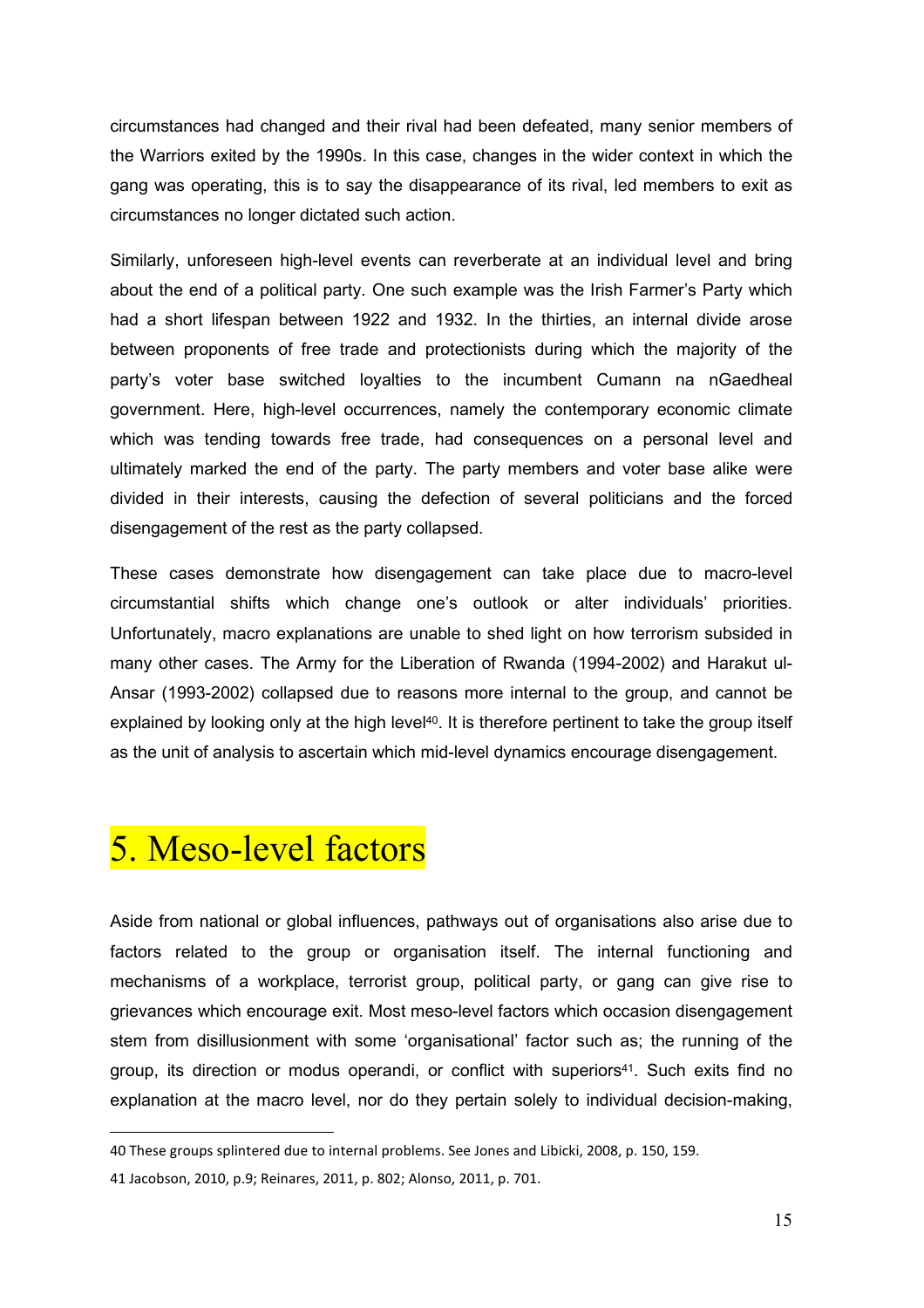rather they are direct results of negative group-level dynamics which ultimately incite desistance. This section thus looks to three such factors identified in the neighbouring fields: (1) betrayal, (2) ideological differences, and (3) transformation.

### 5.1 Betrayal

In joining a gang or a terrorist movement, or when fighting on one side in a civil war, individuals can gain a sense of belonging and create fraternal relationships with other members which grant them a strong new social identity<sup>42</sup>. A thorough process of socialization into the new role takes place and the group comes to substitute all other social relationships. However, on occasions the group can fail the individual at a crucial time which sparks disillusionment and eventual disengagement.

In Hieu Van Ngo's 2010 study of gang-involved immigrant youths in Canada, three of the thirty ex-gang members he interviewed spoke of being betrayed by fellow members who informed on them. Interviewees mentioned being ''ratted off'' to the police, stating that such betrayal shattered the internal fraternity among members they had previously regarded as "brothers" and "home boys" and caused them to leave<sup>43</sup>. Former terrorist members, especially those in vulnerable positions such as gunmen, can disengage after feeling intentionally betrayed by the group. One ETA member was angered by the organisation's vigilante behaviour and its constant checking up and spying on members<sup>44</sup>. These actions shattered the individual's ideals about the organisation and triggered disillusionment. Similarly, another ETA militant was certain that the leaders had purposefully botched her operation in an effort to have her captured<sup>45</sup>. This episode instilled distrust and fear in the member and the feeling of having been betrayed set off the desire to disengage.

However, in some cases, betrayal can lead to a larger realisation about the reality of an organisation and shatter idealised notions. Being let down by fellow members can bring

<sup>42</sup> See Barelle, 2010, p. 2; Ngo, 2010, p.90.

<sup>43</sup> Ngo, 2010, p.90, 97.

<sup>44</sup> Reinares, 2011, p. 791.

<sup>45</sup> Reinares, 2011, p. 790.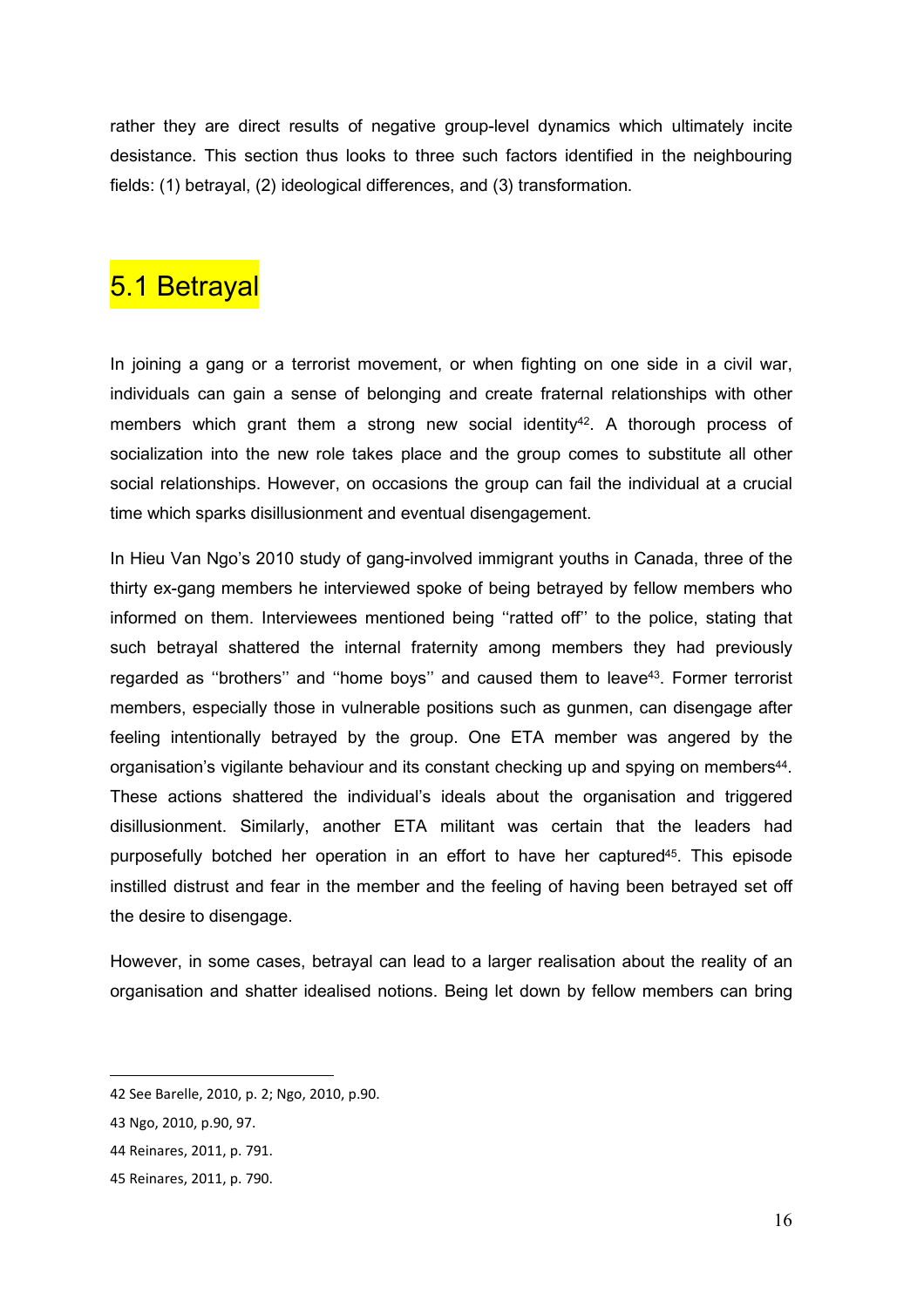about wider disappointment with the entire ethos or ideology of the group, offsetting disillusionment with the cause and triggering individual exits.

### 5.2 Ideological Differences

Individuals joining an organisation or cause often do so with specific ideas about the group's ethos and objectives. However, time can sometimes distort the ideational underpinning of an organisation rendering the philosophies of the combatants and leadership somewhat out of sync. Becoming aware of this discrepancy can be extremely disheartening for militants and cause them to renounce their involvement or even defect<sup>46</sup>. Such dynamics have occurred in various contexts, including global terrorist networks and insurgencies.

Some terrorist organisations have a central religious discourse which drives the furthering of their cause. However, the group does not necessarily abide by these principles in practice and this can cause internal disagreements. Noman Benotman, the former leader of the Libyan Islamic Fighting Group (LIFG) underwent such a process of realization and rejection in correlation with al Qa'ida's September 11th plans. He repeatedly called on Osama bin Laden to cease his actions, believing them to be contrary to the true idea of global jihad. This divergence in ideology led to Benotman's eventual resignation from his leadership position in the LIFG and open renouncement of al Qa'ida's actions<sup>47</sup>.

Examining how disengagement occurs as a result of ideological disillusionment is important for two reasons. Firstly, because such disappointment can produce a phenomenon named 'social contagion' on the *inside*, this is to say, the spreading of the practice amongst group members. Matthew Weber's (2010) study on disengagement from insurgencies concluded that individuals in close contact share experiences and so, disillusionment can be ''contaminate[d]'' by others, causing defection to happen in 'clusters'48. He explained this social contagion as a 'snowball effect', whereby the more individuals that are contaminated, the higher the rate of further contagion of disillusionment49. This is a very important process as Weber demonstrates that social

<sup>46</sup> See Kalyvas, 2008.

<sup>47</sup> Jacobson, 2010, p. 9.

<sup>48</sup> Weber, 2010, p. 22.

<sup>49</sup> Ibid..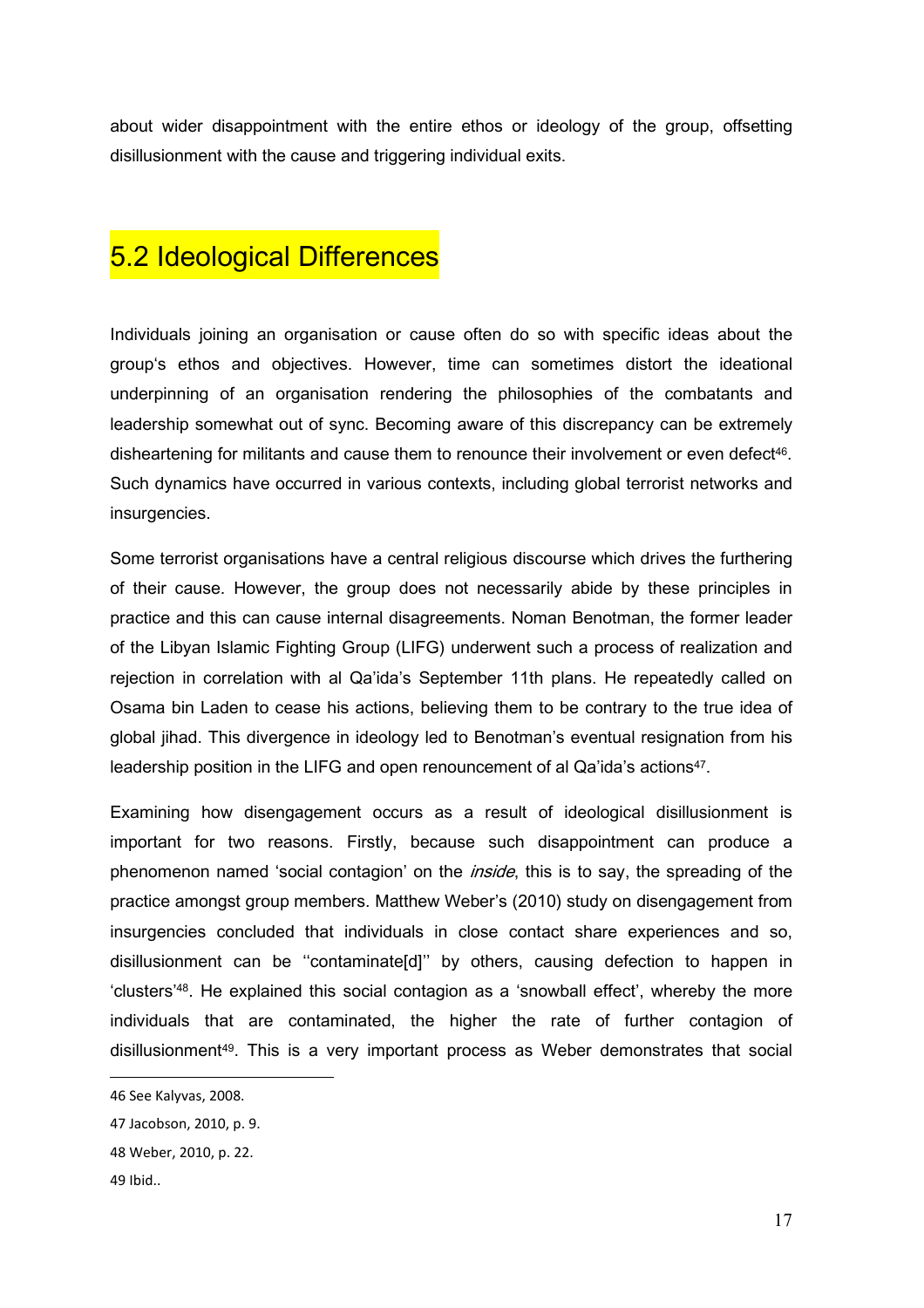contagion is the cheapest counterterrorism strategy available to the state<sup>50</sup>. Secondly, disillusionment is important because of the deterrence effect that it produces on the outside, this is to say among non-participants. Disappointed former militants can vocalise their experiences on the outside and help to dispel romantic notions amongst potential newcomers in order to hinder the cause or organisation's possibilities of recruitment. Such lessons learned in counter-insurgency efforts could be invaluable to counterterrorist operations as the effects of individual exit could be exploited by authorities and peace organisations for their deterrence benefits through the establishment of forums where such experiences could be vocalised, expressed and recorded.

However, even when there is no discrepancy over ideology, other factors can come to bear at a middle-level which occasion disengagement (sometimes forced). Some groups may profess a particular goal at the offset but later undergo a process of transformation and become entirely different organisations. This type of transformation leaves militants loyal to the initial cause with the choice of either discontinuing involvement or remaining in the group partaking in a different kind of activity. In both cases, the result is often disengagement from the previous role.

### 5.3 Transformation and Disappearance of Groups

Transformation of an organisation is a commonly-cited reason for individual cessation of involvement in a particular entity<sup>51</sup>. A group which started out as one type of actor can evolve into another due to circumstances external or internal to the group. This transformation can be caused by financial constraints52 which complicate operations or simply by the greater allure of leading a criminal life.

In the case of terrorist groups, transformation usually follows one of two routes, politics or crime53. This transformation can occur when a group reaches a crucial crossroads whereby it is given an opportunity to further its interests legitimately and democratically,

<sup>50</sup> Weber, 2010, p. 78.

<sup>51</sup> See Gupta, 2008; Jones and Libicki, 2008; Kurth Cronin, 2009; Gvineria, 2009; Weinberg, 2012; Bovenkerk, 2011; Rose and Mackie, 1988; Bjorgo, 1999.

<sup>52</sup> See Collier and Hoeffler, 2002, p.6.

<sup>53</sup> Weinberg, 2012, p. 11-12; Gvineria, 2009, p. 276-277, Crenshaw, 2011, p. 219-221; Jones & Libicki, 2008, p. 13-14.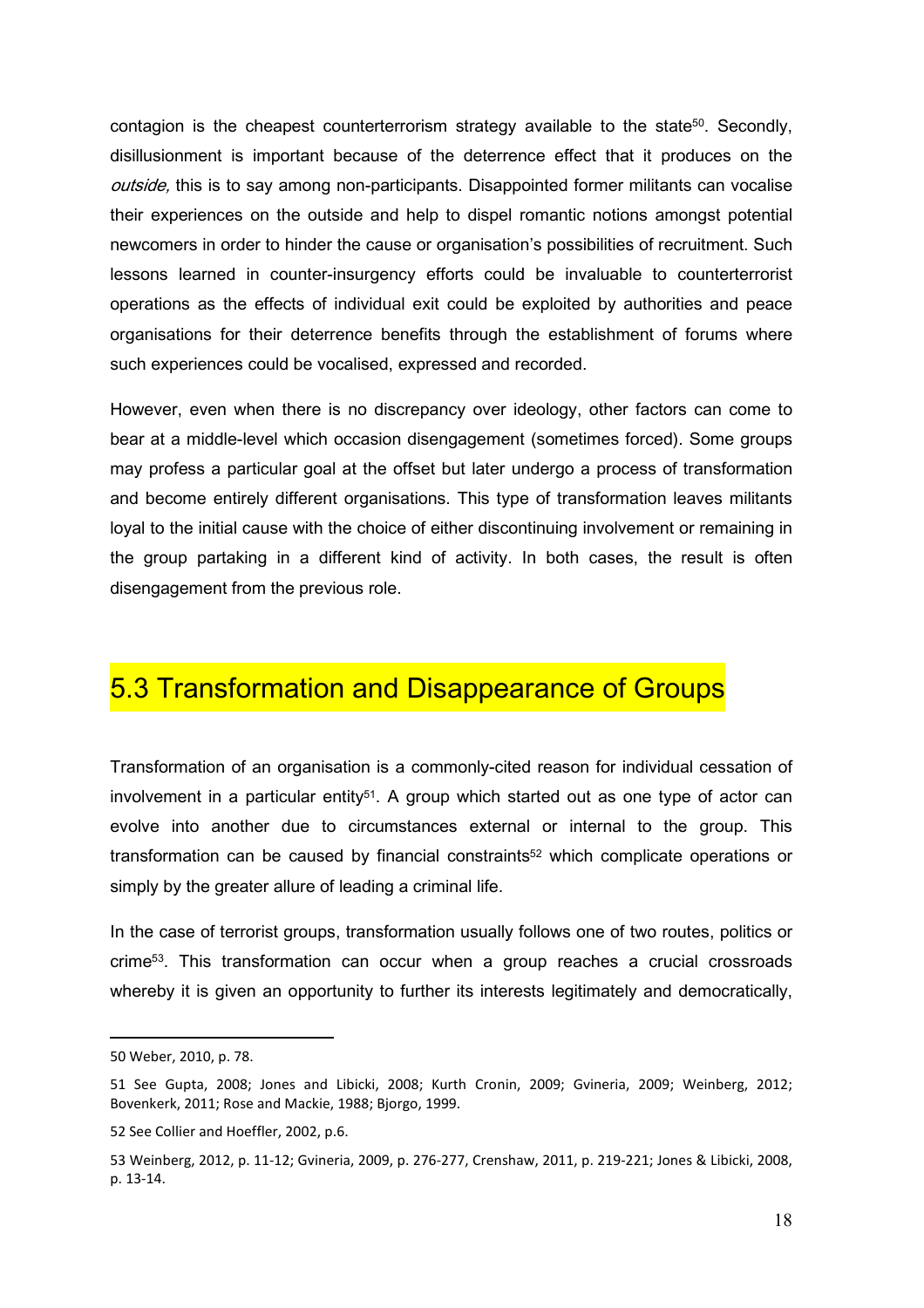as was the case with the IRA in Ireland and the Tupamaros of Peru. On the other hand, exits towards criminality can occur when a group loses sight of its raison d'être, and subsequently gets taken in by opportunities for personal gain, such as the FARC in Colombia which began in 1964 as a Marxist-Leninist guerrilla movement yet nowadays is involved primarily in drug-trafficking and kidnapping.

To ascertain which groups are likely to transform, one can gain insight by examining Paul Collier and Anke Hoeffler's important distinctions between 'greed' and 'grievance' as motives for civil conflict. These two scholars theorise how, whilst some parties to civil wars are genuinely motivated by grievances over ethnicity, religion or territory, others are more concerned with personal enrichment and exploit these discourses as a façade to mobilize manpower for their pursuits<sup>54</sup>. These findings help us to explain why certain groups, though their goals may seem to have been fulfilled, or indeed become obsolete due to changes in the global context, remain together exploiting their prior discourses as a disguise for their new objectives.

Research shows that greater group cohesiveness heightens criminality so breaking the strong inter-group bonds may significantly help to prevent transformations into criminal bodies<sup>55</sup>. Tore Bjorgo, observed that two pertinent reasons for gangs disbanding were loss of the external enemy and loss of cohesiveness among members<sup>56</sup>. If a group's cohesion is such that there are strong affective bonds, then increased criminality is likely to be the end product of these obsoleted organisations whose members desire to remain together and pursue extra-legal activities<sup>57</sup>.

The same scenario can be applied to terrorist groups which decide to retain ties despite obsolescence or partial accomplishment of their goals. Some members are dissatisfied with anything less than complete fulfilment of their goals and thus splinter off into even more radical sub-groups. Their intimate bonds enable this process and so, in facilitating effective disengagement (i.e. not splintering), there is a lot to be learnt from the tactics employed in disbanding gangs. Bjorgo (1999) and Klein (1995) discuss how cohesiveness is created and thus give clues as to how to deconstruct it. Bonding occurs through contact, and the ability to share ideas heightens cohesiveness and allows like-minded individuals to meet and mobilize. Thus, reducing cohesiveness by complicating group

<sup>54</sup> See Collier and Hoeffler, 2002.

<sup>55</sup> See Klein, 1995, p. 43.

<sup>56</sup> See Bjorgo, 1999, p. 4.

<sup>57</sup> Ibid.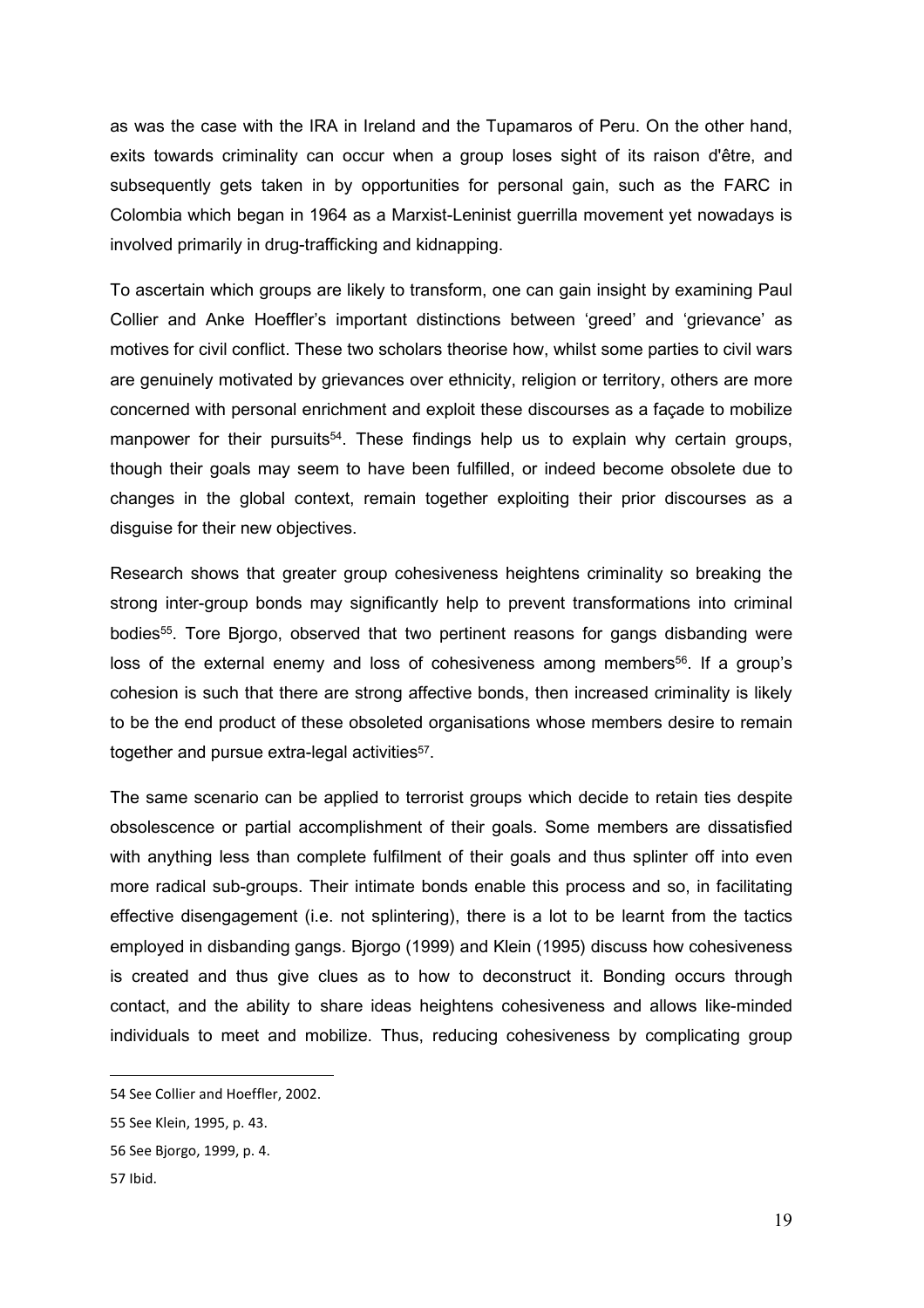meetings and forcing influential members to dislocate geographically are key factors not only in ensuring complete disengagement of gang members<sup>58</sup> but also of terrorists<sup>59</sup>.

Taking the group as the main unit of analysis certainly adds explanatory depth to exit processes by demonstrating how group-level dynamics drive disengagement. Transformation into a less desirable alternative or disappearance of the group itself forces many members to disengage, whilst others do so voluntarily as a result of disillusionment with the reality. However, human beings are selfish actors. Their reasoning usually centres most weightily on individual considerations. Therefore, whilst no analysis would be complete without examination of national and group factors, it would be similarly handicapped without discussion of the individual level.

## 6. Micro-level factors

 $\overline{a}$ 

Micro-level explanations are the most frequently cited for disengagement in research on exit strategies<sup>60</sup>. Looking to the individual level is pivotal in filling in the blanks left by the examination of macro- and meso-level factors as personal considerations are frequently the most important in individual's decision-making. In order to avoid falling into common pit-falls of micro-level analysis, it is paramount to firstly reaffirm the salience of Uggen and Piliavin's (1998) concept of 'asymmetrical causation' which holds that the reasons for entry into a group may have nothing to do with the reasons for exit<sup> $61$ </sup>. Thus, the tendency, when looking at the personal level, to simply attribute the reverse mechanisms of entry to the explanation of exit is not useful in disengagement investigations.

Individuals who join criminal organisations are sometimes driven by material self-interest but their membership can be unaffected by the disappearance of economic incentives. Criminologists David Pyrooz and Scott Decker (2011) illustrate this in their path-breaking study of exits from gangs among 84 juvenile arrests in Arizona. They used asymmetrical

<sup>58</sup> See the discussion by Ngo (2010) on exit strategies where forced geographical dislocation of a gang member (usually enforced by parents) is cited as an effective pathway to disengagement.

<sup>59</sup> See Reinares, 2011, p. 796 where he highlights how serving a prison sentence and being removed from the group frequently brought about the necessary cognitive shift to encourage individuals to disengage.

<sup>60</sup> See Reinares, 2011; Ngo, 2010; Alonso, 2011; Chawdhury Fink and Hearne, 2008; Noricks, 2009; Bjorgo, 1999; Hastings et al., 2011; Jacobson, 2010; Decker and Lauritsen, 2002; Decker and Pyrooz, 2011; Pyrooz and Decker, 2011; Pyrooz, Decker and Webb, 2010.

<sup>61</sup> See Uggen, C. and Piliavin I., 1998 and Ebaugh, 1988, p.8; MacRae-Krisa, 2011, p. 5; Decker and Lauritsen, 2002, p. 51.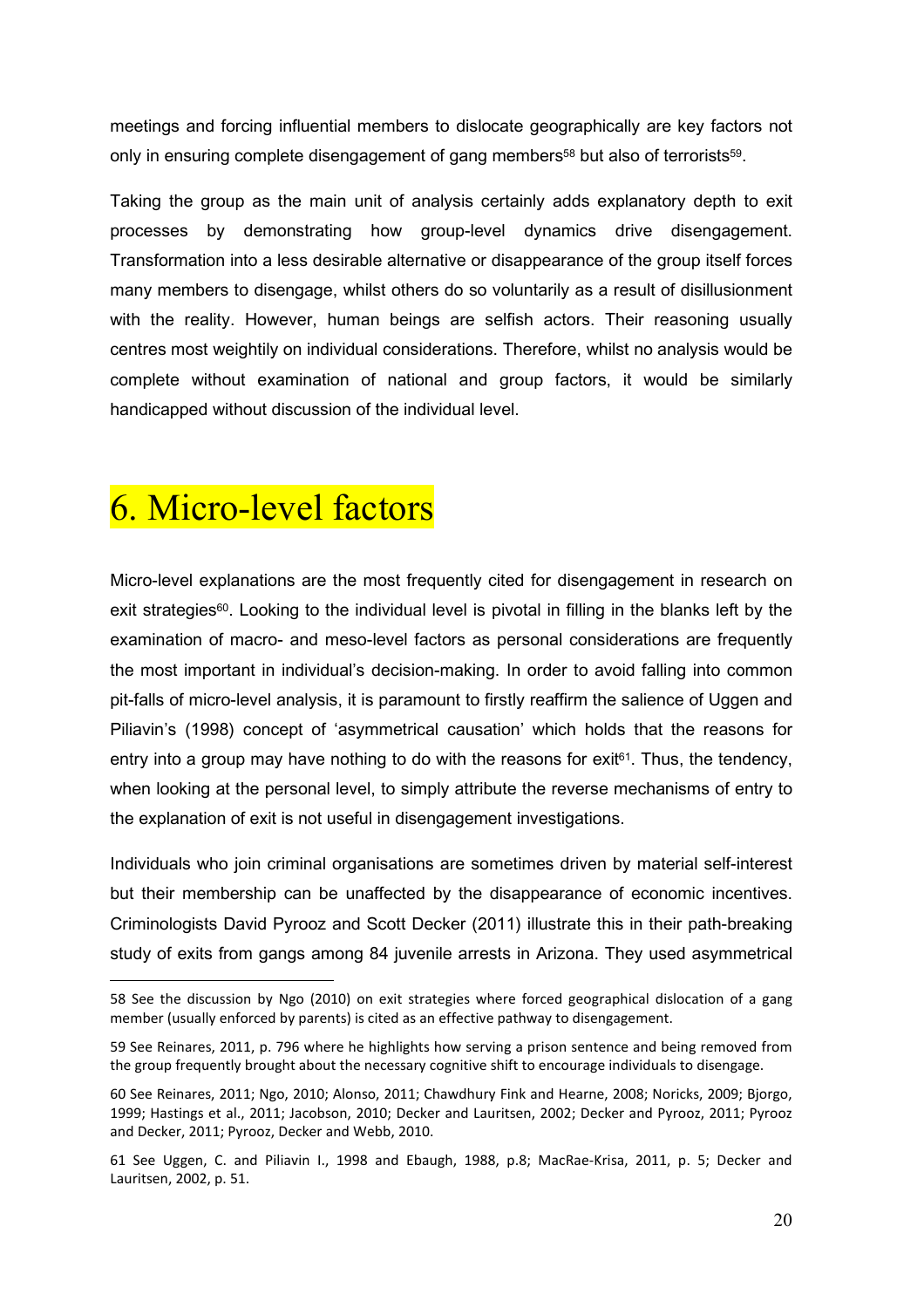causation to explain that individuals who join a gang due to perceived opportunities for financial gain will not simply disengage if this possibility dissipates<sup>62</sup>. Once involved in an organisation, many other factors, such as new-found emotive bounds, become more important than profit, and can occasion exit even if financial incentives still abound. One pertinent example of this is when members of a particular organisation create external social ties which substitute the dependence on the group for personal relationships $63$ .

### 6.1 New Social Relationships

Research shows that the development of new or existing social relationships is a significant reason in individual decisions to leave an organisation<sup>64</sup>. When looking at patterns of labour market entry and exit, Christiane Oswald (1999) found that many people make decisions to exit the labour market prematurely in order to synchronize with a partner or to provide care for another individual<sup>65</sup>. Whilst these findings may be counterintuitive as individuals do not usually forgo possibilities for profit, they show the importance of social relationships in decision-making. Similarly, gang members frequently cite reasons of belonging to new social institutions as the motive for their disengagement<sup>66</sup>. A third of interviewees from Pyrooz and Decker's (2011) study cited 'family or employment' considerations as crucial to their exit from gangs<sup>67</sup>. Among female ex-members, parenthood and relationships were the most common reasons<sup>68</sup>. Thus, programmes such as the Saudi initiatives to marry off detained terrorists and encourage them to have a family69 seem to be acting wisely according to these findings, despite dubiousness of their success in achieving deradicalization<sup>70</sup>. Admittedly, the likelihood of

<sup>62</sup> Pyrooz and Decker, 2011, p. 423.

<sup>63</sup> Hastings et al, 2011, p. i; MacRae-Krisa,2011, p.11-12.

<sup>64</sup> See Grekul and LaRoque, 2011; Ngo, 2010; MacRae-Krisa, 2011; Hastings et al., 2011; Noricks, 2009; Chawhury Fink and Hearne, 2008; Alonso, 2011; Reinares, 2011, Bovenkerk, 2011; Ebaugh, 1988.

<sup>65</sup> Oswald, 1999, p. 23.

<sup>66</sup> See Hastings et al. (2011) and MacRae-Krisa (2011). For a gendered approach see Grekul and LaRoque (2011), and for an explanation of how these factors vary depending on ethnic background see Ngo (2010).

<sup>67</sup> Pyrooz and Decker, 2011, p. 421.

<sup>68</sup> Grekul and LaRoque, 2011; MacRae-Krisa, 2011.

<sup>69</sup> Noricks, 2009, p. 307.

<sup>70</sup> Dechesne, 2011, p. 289.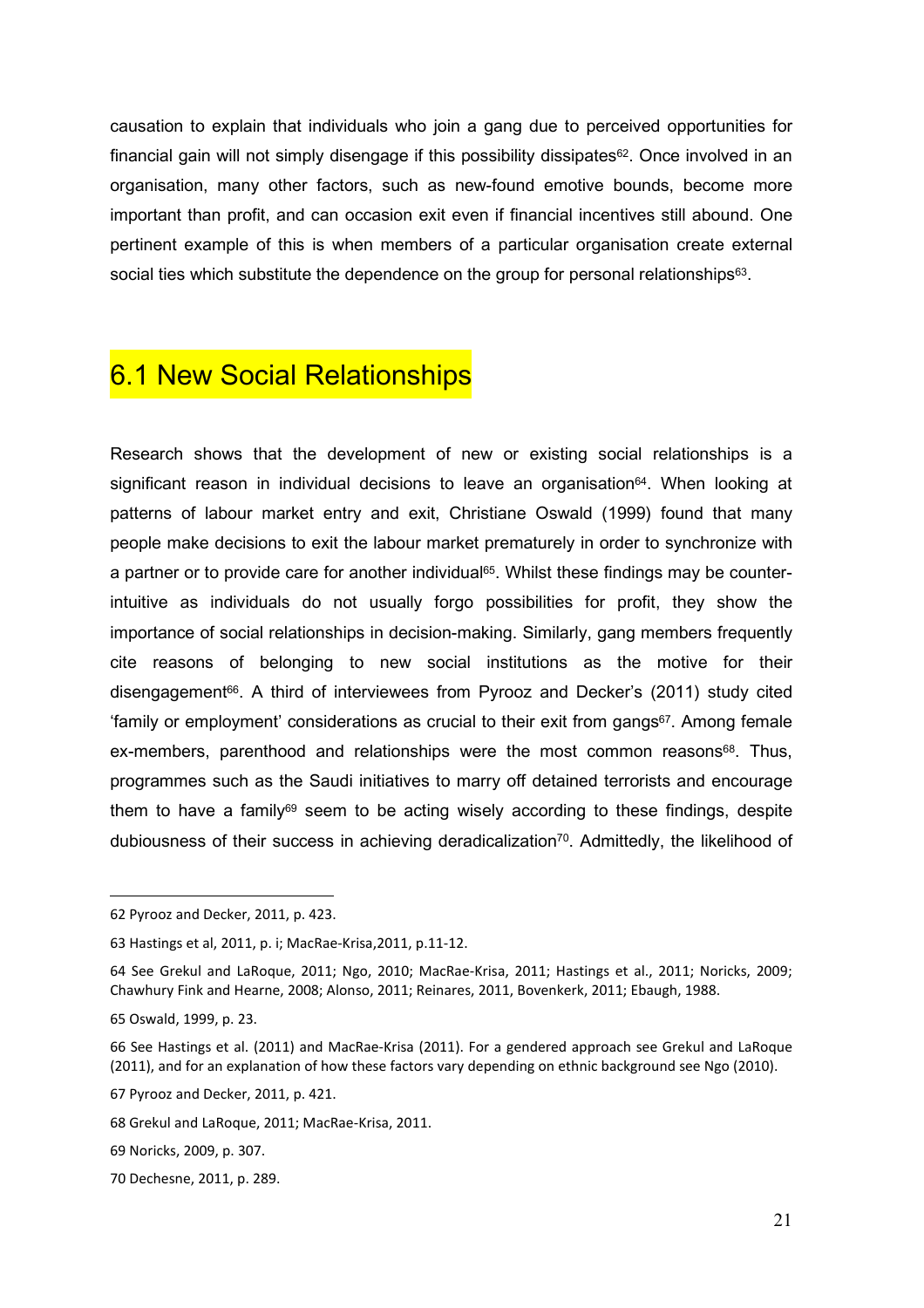being ''pulled'' out of the organisation through a new social relationship depends on context as some surroundings prevent the creation of 'positive' bonds<sup>71</sup> .

Nevertheless, there are two significant stumbling blocks which inhibit individuals' possibilities to create new positive bonds: the way they perceive life to be on the outside, $72$ and the social exclusion they suffer as a result of their former identity<sup>73</sup>. Due to these significant impediments, some exiters do not manage to form external ties to break the socialization and pull them out of their group; rather an internal factor can cause a cognitive change which *pushes* them out of the organisation instead. This process usually occurs when members suffer trauma.

### 6.2 Fear and Trauma

A personal or proximate experience of violence or trauma commonly causes disengagement74. Various interviewees have described experiences which offset a cognitive shift and created the desire to disengage from their respective groups. One such individual was a former gang member who saw his friend get 'shot up in his SUV'75. The occurrence sparked a sudden realisation about the dangers of involvement and caused him to exit. Similarly, fear can also be a strong push factor. One ex-etarra vocalised this process explaining how 'the fear was in me and so I left'76. In some cases, this fear can arise at the mere prospect of violence as with Tawfik Hamid, a member of the Egyptian Islamic Jihad in the 1980s. Upon being asked to participate in a murder, he underwent a moral crisis and left the organisation due to an overbearing sense of fear<sup>77</sup>.

If a group member feels that the danger becomes greater than anticipated when joining, s/he will desire to exit this lifestyle out of considerations of personal well-being. In short,

 $\overline{a}$ 

77 Jacobson, 2010, p. 11.

<sup>71</sup> Prison is problematic for creating new bonds as it provides geographical dislocation from the gang but nonetheless is a closed environment where different but likewise negative processes of socialization can take place. See Decker and Lauritsen, 2002.

<sup>72</sup> Hastings et al., 2011, p. i.

<sup>73</sup> See Ebaugh, 1988, chapter 1.

<sup>74</sup> Chawdhury Fink and Hearne, 2008, p. i; Reinares, 2011, p. 790-91; MacRae-Krisa, 2011; Hastings et al., 2011, p. i.

<sup>75</sup> Ngo, 2010, p. 92.

<sup>76</sup> Reinares, 2011, p. 799.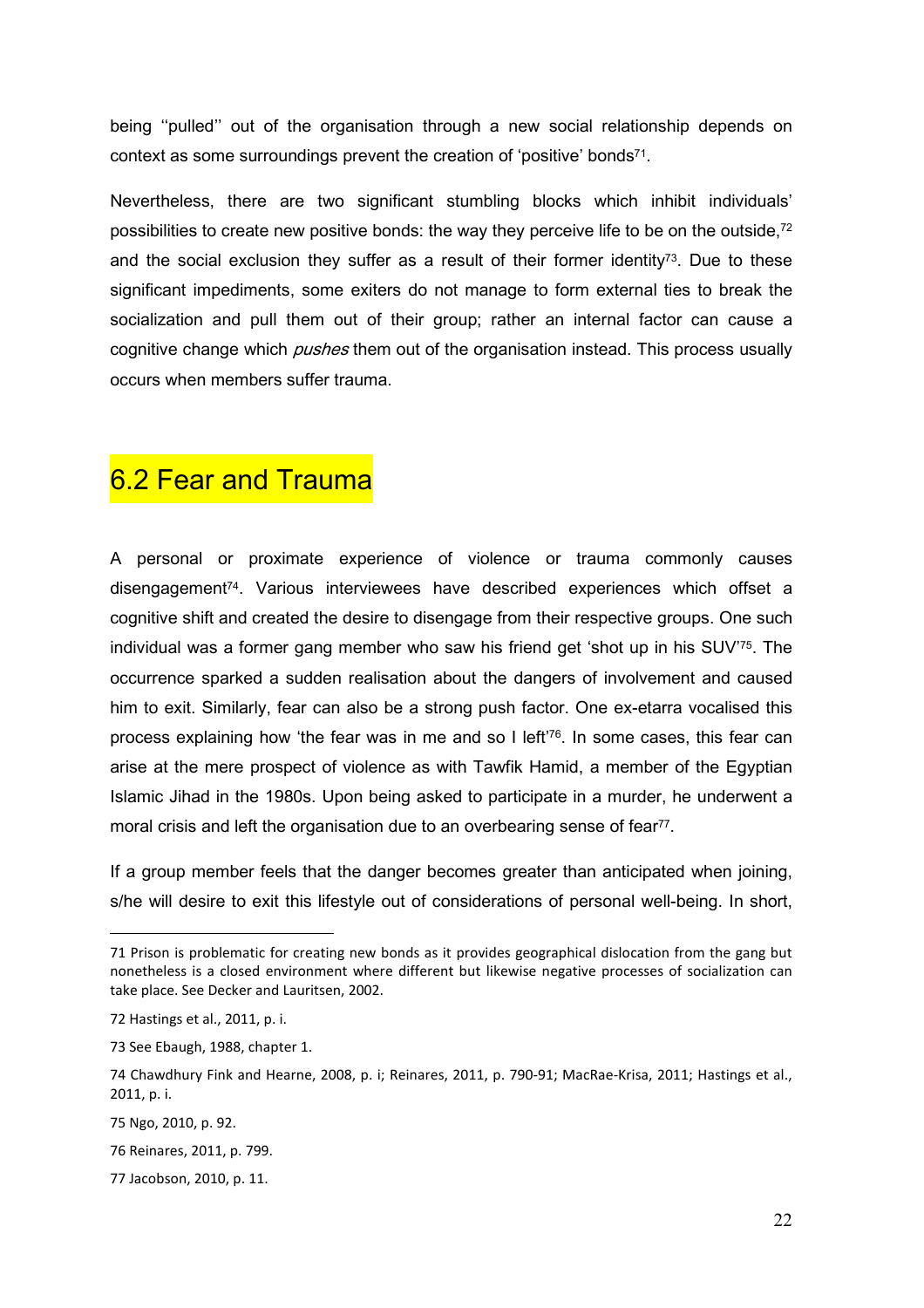trauma and fear often lead to doubts over commitment and, ultimately, exit. If experiences such as these render hardliners just as likely to disengage as newcomers<sup>78</sup>, then questions of who is likely to disengage surface once again. Despite general recognition across the disciplines that there is no fixed profile of a potential exiter<sup>79</sup>, certain characteristics could be helpful in aiding predictions.

### 6.3 Age

Membership of a criminal organisation has a timer. Exit is a 'natural process' in gang life and so programmes in this field focus not on who to target but simply when to do so. Moreover, not only do all members certainly exit at some point, research also shows that the likelihood of their exit can also be predicted depending on the duration of membership, with newer members being less entrenched in the group than the 'foundational' ones<sup>80</sup>. Similar processes can be traced when examining labour trends as the most natural and frequent exits also come about through age via the retirement process<sup>81</sup>. Thus in the trajectories of both gang members and working individuals, exit from the role is a given which roughly corresponds to a predetermined age range.

In the case of terrorism, such findings are yet to be made or ruled out. Research has found that 'burn out' is a significant factor in occasioning disengagement. Be that as it may, this concept is more 'linked to the stress of a commitment' rather than a natural agerelated process<sup>82</sup>. Italian ex-terrorists spoke of the realisation of the 'impossibility' of achieving their aims and experiencing 'incredible tiredness' as the factors which caused them to 'burn out'<sup>83</sup>. However, these processes can happen to an individual of any age, having more to do with the intense commitment that is pledged to the cause than there being a roughly traceable age limit for participants. Indeed, whilst most gang members start to wind down their commitment and separate themselves from the organisation in

<sup>78</sup> Decker and Pyrooz, 2011, p. 6.

<sup>79</sup> Jacobson, 2010, p. 8.

<sup>80</sup> Decker and Pyrooz, 2011, p. 14.

<sup>81</sup> Oswald, 1999, p. 4.

<sup>82</sup> Della Porta, 2009, p.80.

<sup>83</sup> Ibid.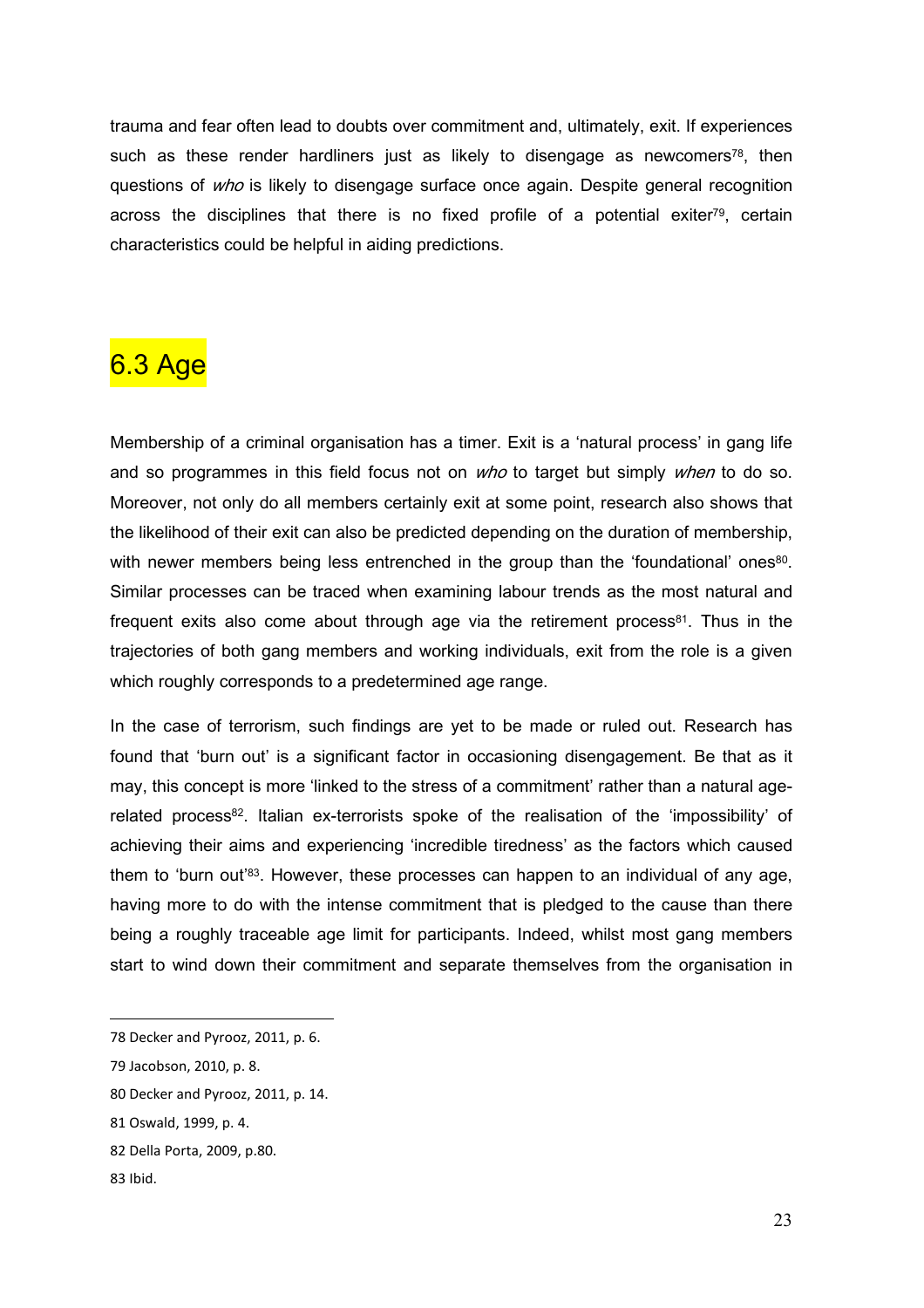their twenties, there seem to be no comparable discernible limits among terrorists. Some of the most notorious leaders continued well into middle age, such as Osama bin Laden, whose involvement was curtailed at 54 when he was killed. The less time an individual has spent in an organisation, the less profound the socialization process is, and the easier it is for him/her to be pulled out of the group. Therefore, duration of membership and age are two essential factors for further Quantitative research into whether there is an age limit on terrorist activity would be an invaluable addition to current knowledge.

This study has looked at explanations derived from macro-, meso-, and micro-levels to identify relevant new factors for research. Although this approach enables scholars to conceive more precise and nuanced theories of disengagement, such segregated analysis has limitations in its explanatory and predictor power. Factors for disengagement do not work in isolation, rather in tandem with each other and often spanning all three levels in producing the ultimate exit of an individual from his role. Such a reality demands a more dynamic analytical approach which simultaneously considers all three levels of analysis.

# 7. Reaching an integrated analysis approach: Embeddedness

John Horgan appreciated the complexity of parsimoniously theorising exit, denying that it could be done with single-level analysis approaches. Instead, he called for the creation of a 'multi- level model that describes the properties of the disengagement process<sup>'84</sup>. Such a model would provide practitioners a more comprehensive explanation of how disengagement is produced and aid in conceptualising more focused initiatives. This section therefore looks to a pertinent study in labour market trends to suggest how the dynamic model of 'job embeddedness' could be fruitfully adapted to the terrorism context. This tri-part model enables concurrent consideration of personal-, mid-, and high-level factors in individuals' decisions to exit their jobs, and could therefore be an extremely valuable contribution to this review and the field as a whole.

<sup>84</sup> Horgan, 2009, p. 18.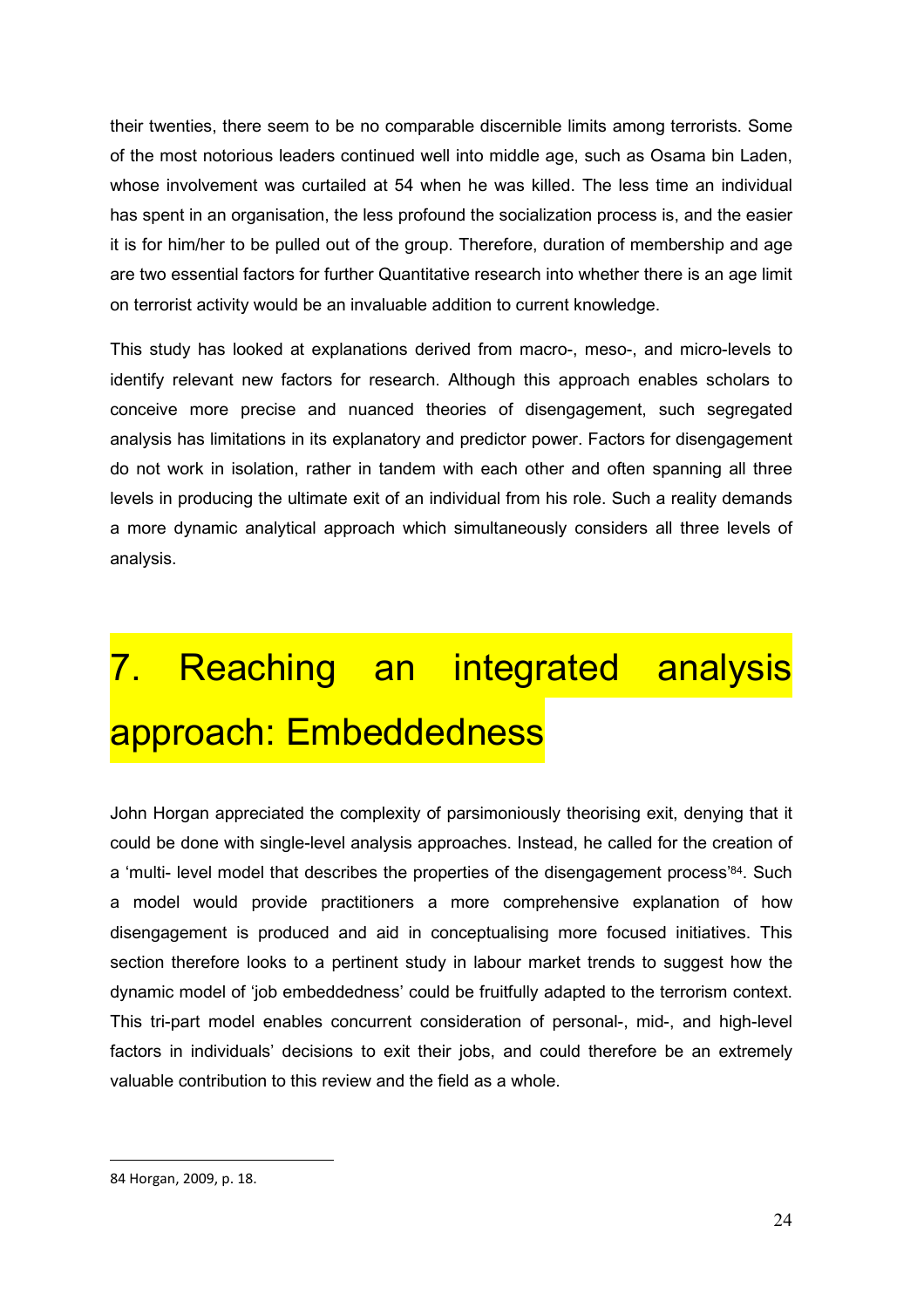One of the basic assumptions of orthodox economic theory is the concept of *homus* economicus. From this rationalist perspective, human beings reduce most decisions down to a simple cost-benefit analysis. Contemporary labour research confirms this commonplace notion as studies show that individuals continue to work as long as the benefit of doing so outweighs that of unemployment<sup>85</sup>. Moreover, desistance programmes for gang members are found to be far more successful when they 'provide at least some of the same benefits' as the organisation from which the individual is exiting: these are usually financial perks<sup>86</sup>. However, reliance on simple economic pull factors is too superficial to capture the layered logic behind individuals' failure to disengage from terrorism.

Mitchell et al. (2001) signal the importance of pluralism in attributing explanations to individual reasoning as they hold that there are many *non-*economic factors which intertwine and cause 'networks of forces' which root people into their jobs $87$ . For companies, knowing why people choose to stay or leave is a paramount concern. In an effort to try and identify what these networks of forces are, the authors created a tri-part model to explain why people remain in their jobs despite counter-incentives. The three parts loosely pertain to the three aforementioned levels of analysis: the first taking microlevel concerns into account, the second referring to meso-level factors, and the last relating to macro-level considerations. Essentially, 'job embeddedness' refers to

 Individuals' 1) links to other people, teams, and groups, 2) perceptions of their fit with job, organisation and community, and 3) what they say they would have to sacrifice if they left their job<sup>88</sup>.

Firstly, *links* describe how an employee is part of a complex web of social and affective ties to his or her job89. This is to say that the individual becomes socialized in their specific work environment and builds up a large personal infrastructure there. Leaving this position would require the severance of at least some of these *links*, and many individuals are unwilling to take this step. Thus this element of the model deals with individual-level explanations of why people stay in their jobs.

<sup>85</sup> Oswald, 1999, p. 5.

<sup>86</sup> Hastings et al., 2001, p. i.

<sup>87</sup> Mitchell et al., 2001, p. 1118.

<sup>88</sup> Mitchell et al., 2001, p. 1102.

<sup>89</sup> Mitchell et al., 2001, p. 1104.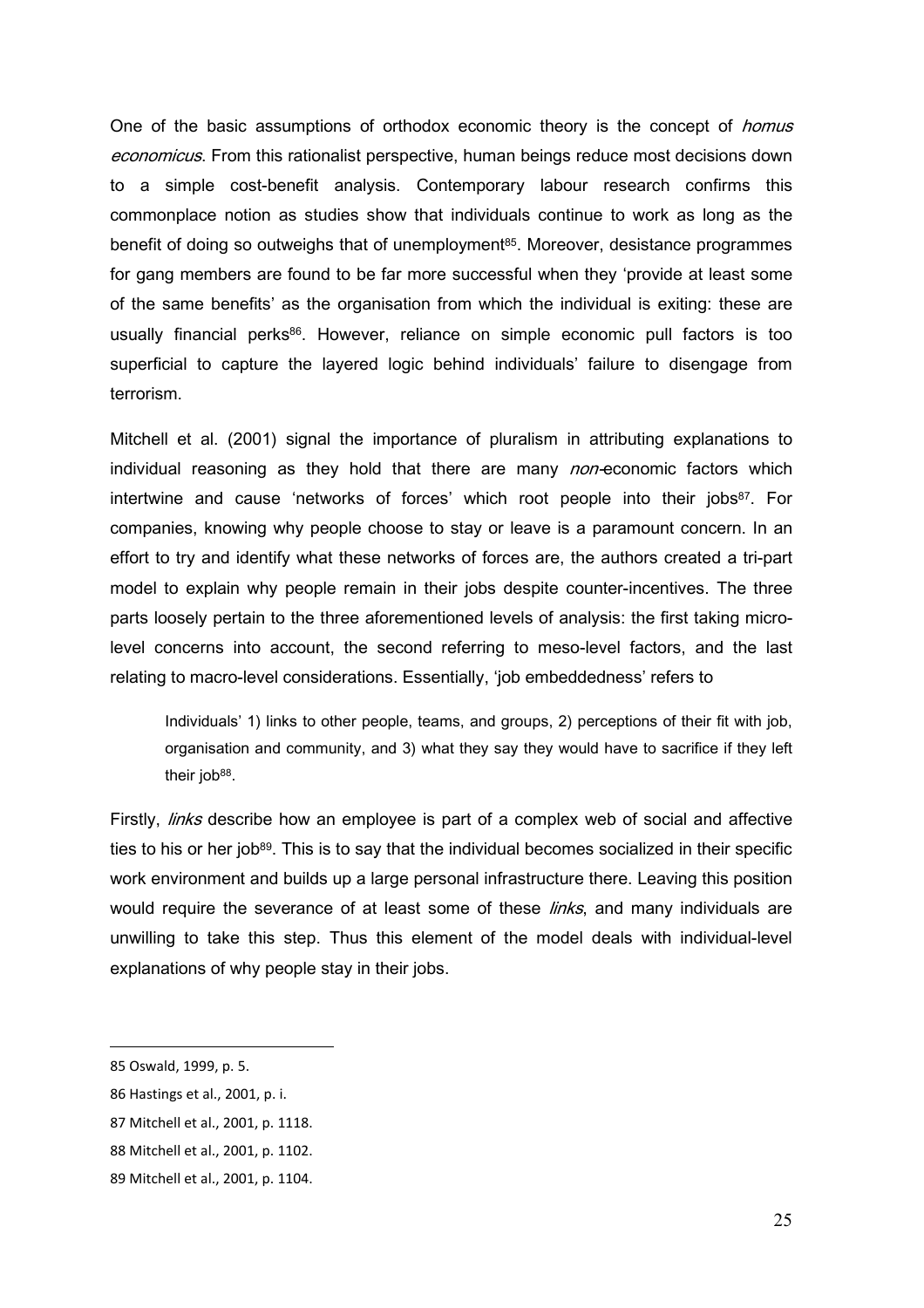Secondly, *fit* refers to how well an individual feels that he or she integrates and is integrated into his/her professional surrounding, including ethos and corporate mentality. Decisions made at management level can affect this feeling conditioning an individual s perception of fit within their company. For example, an environmentalist may choose to work in a company with a 'green' reputation. However, if the company later acts in a nonenvironmentally friendly way this employee may no longer feel that he fits with the organisation and seek a different employer.

Thirdly, *sacrifice* deals with the perceived cost of leaving a job in terms of losses and gains. Here, not only rational choice factors like cost-benefit analyses come in, but also the perceived ease or difficulty of finding another job. Therefore, *sacrifice* pertains to highlevel factors and how the individual's perception of them moulds decision-making. If the employee perceives the job market to be particularly difficult, or if he believes that his interests are better served in his current job, then he may remain despite other drawbacks. Mitchell et al. hold that these three factors combine to produce the job embeddedness model. The more *links* an individual has at the workplace, and the higher his perceptions of *fit* and *sacrifice*, the lower the probability is that s/he will leave the job.

The usefulness of this model is evident, having been adopted in other fields of study, including insurgency and criminology. Pyrooz, Sweeten and Piquero employed it in their 2012 study on the levels of entrenchment of 226 members of gangs and found convincing evidence that higher levels of embeddedness increase gang membership time<sup>90</sup>. Following their robust results, these authors called for its application to other fields of criminological study<sup>91</sup>. The model could certainly be fruitfully transposed into the terrorism context to fill a significant gap in current analysis tools. Minor readjustment of the points of reference of the three elements of the model renders it seamlessly adaptable to terrorism research.

In the case of terrorist organisations, *links* refers to individuals' personal relations within the group. These types of extremist groups isolate all other external points of reference, involving the individual in a profound socialization process and accentuating his/her need for the organisation as substitute for community, friendships, and sometimes even family. *Fit* evokes the individuals' commitment to the cause, ability to carry out the necessary tasks, and perception that belonging to the organisation is akin to the attainment of these goals. Lastly, *sacrifice* pertains to the terrorists' perception of the global or wider context

<sup>90</sup> Pyrooz, Sweeten and Piquero, 2012, p. 16.

<sup>91</sup> Pyrooz, Sweeten and Piquero, 2012, p.3; p. 22.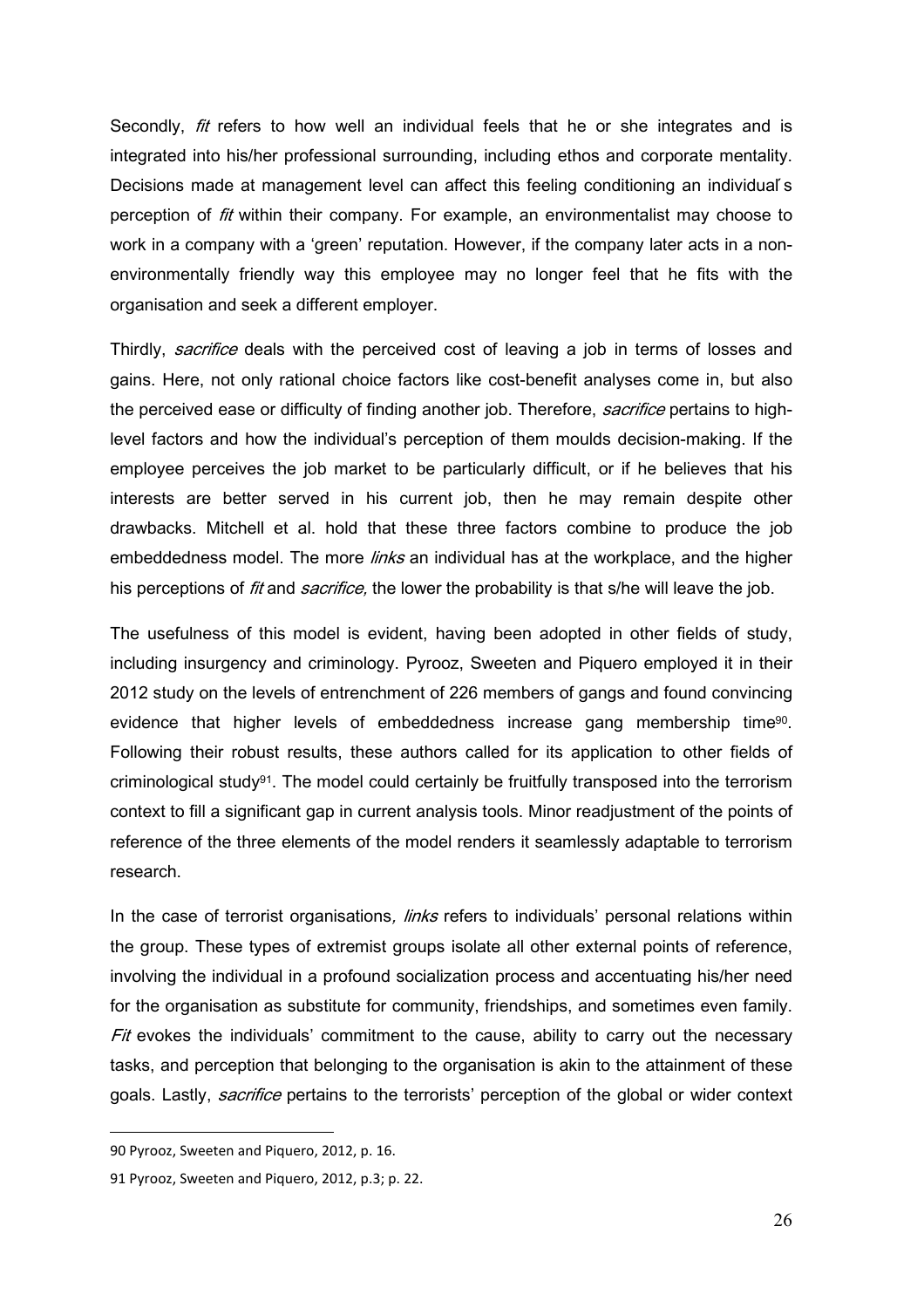and how his exit from the organisation would reverberate in this setting in terms of what would be lost<sup>92</sup>.

Therefore, the aggregation of the embeddedness model to the bank of tools implemented in disengagement research would be an invaluable contribution. The model permits simultaneous analysis from several different levels and its tri-part structure enables observers to test the effect of different level factors on the degree of individual embeddedness in an organisation. Such measures would be infinitely useful to practitioners given that higher embeddedness usually equates to lesser probability to disengage93. Therefore, policy-makers could focus their attention on less-entrenched members, putting the possibility of exit on the table with much higher possibilities for success.

As Weber's (2010) study highlighted, exit often produces a social contagion effect so properly- pitched policy initiatives could occasion widespread disengagement by targeting only a few individuals. The greater parsimony of this model not only allows for a better focus of such programmes but also gives practitioners increased possibilities to predict who is likely to disengage. Ultimately, using this model could help research to take a large step towards finally conceptualising a 'readily discernible profile...for dropouts'<sup>94</sup>. The feasibility of this achievement depends on which direction future research takes and the issues to which it gives greatest importance. This study will conclude with a few recommendations on this point.

## 8. Conclusion

This literature review has identified under-developed areas of research on disengagement from terrorism whilst also highlighting pertinent explanatory factors from other fields and

<sup>92</sup> Other observers have also created similar three-part models with different explanatory functions. David C. Pyrooz and Scott H. Decker (2011) conducted a life-course study of key desistance concepts in gangs holding that motivation, method and ties are three crucial factors in shaping our understanding of what the quality of an individual's disengagement will be. These terms address the subjective reasoning of the decision to disengage, the way in which a member exits, and the personal and social bonds which persist after disengagement from the group. Whilst this may also be an interesting concept to consider, the slight shift in focus renders it more apt for theorising the probability of genuine disengagement as opposed to periodical inactivity or lapses. See Decker and Pyrooz, 2011.

<sup>93</sup> Pyrooz, Sweeten & Piquero, 2012, p. 1-2.

<sup>94</sup> Jacobson, 2010, p. 8.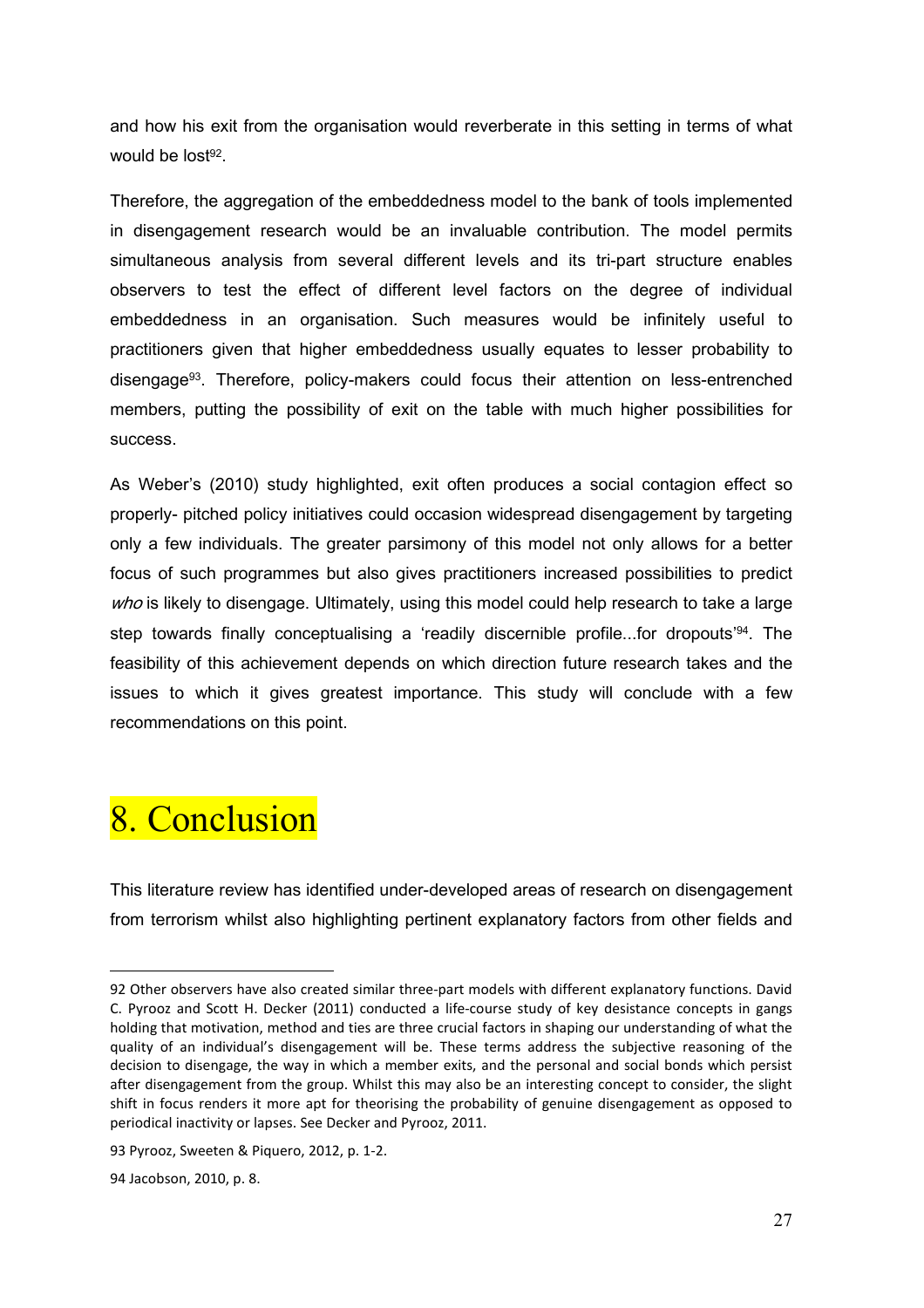disciplines. Through the examination of a wide range of texts from criminology, electoral studies, armed conflict and labour trends, exit theories could now be enriched with the key factors discussed above. This investigation has suggested that research on gangs provides the most useful parallels to terrorism studies. The civil war literature did not contribute as significantly as expected and examination of the mafia was found to have minimal relevance due to the intriguing findings that Mafiosi seldom voluntarily disengage, rather their exits are commonly a result of involuntary arrest or death<sup>95</sup>.

Firstly, there have been repeated calls for counterterrorism efforts to be reconceptualised and diverted off their typically repressive route. Many researchers provide convincing evidence of successful intelligence- and policing-based strategies and call for a new modus operandi in state counter efforts. The fairly limited success of conventional state counter tactics show that these efforts to raise the cost of participation using forceful repression are missing the mark. Research on gangs showed that intelligence-based and academically-backed initiatives reap far higher results and such partnered initiatives should be replicated in combatting terrorism<sup>96</sup>.

Secondly, age is an extremely important factor in determining the likelihood of role exit. In addition, the length of time an individual has been a member of a group also greatly influences the probability of their exit as newer members disengage more readily given their less thorough process of socialization into the organisation and fewer number of binding *links* to the group. Thus, literature on political violence and terrorism would benefit from further investigation into these variables and clarification of the effects of age and duration of membership in an organisation on the disengagement processes.

Thirdly, the major addition to terrorist disengagement studies in this review is the 'embeddedness' model. Taken from labour market studies, it contributes to understanding of the impediments to exit and can inform policy-makers about the dynamics they are combatting. Composed of three elements which combine together to predict the level of entrenchment of an individual into his/her organisation, the model heightens knowledge of how to weaken the sway of these forces. Its dynamism is pertinent to terrorism research as it enables examination from several levels of analysis in tandem. Essentially, the model demonstrates that the incentive for exit can originate at any level, but the probability of success ultimately depends on the degree of embeddedness. This is an essential conclusion given the myriad admonitions by observers that it is impossible to isolate

<sup>95</sup> Bovenkerk, 2011, p. 269.

<sup>96</sup> See Wakeling, 2003 on the 'ceasefire' initiative.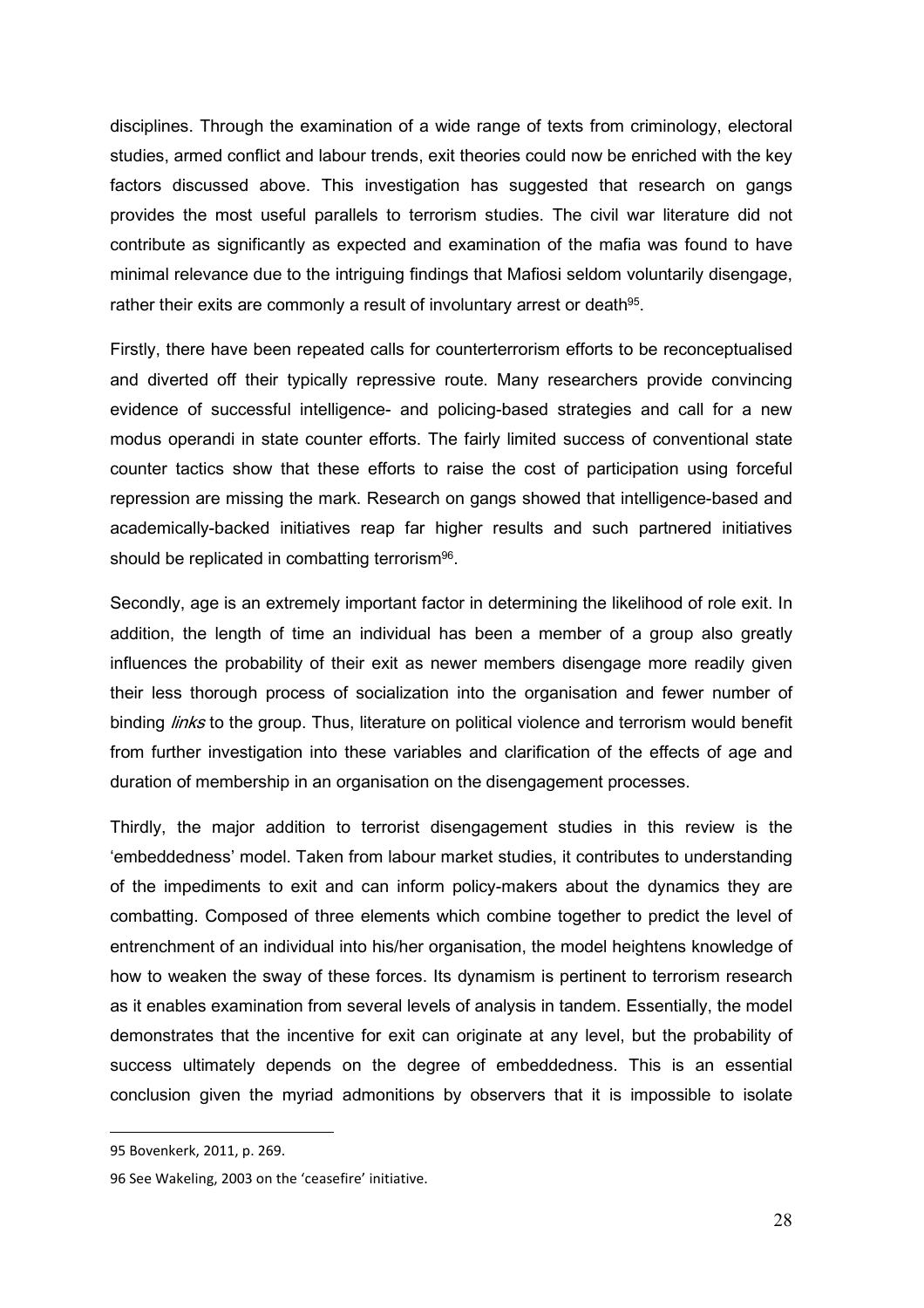analysis of influences to just one level. Thus, using this model would allow researchers to analyse the relevance of several factors identified as important in the neighbouring fields and test their possible influence in the terrorism context.

Lastly, research shows that embeddedness is not a fixed state. Although the most embedded individuals are the hardest to dislodge, this state of entrenchment in an organisation also fluctuates depending on internal and external pressures. It is crucial for practitioners to therefore seize the opportunities presented when individuals go through periods of lesser embeddedness. Ebaugh's early study showed the difficulties that some exiters experience when abandoning an identity as society does not accept their disengagement but continues to see them as a member of particular group or identity. This is yet another factor which must be borne in mind in developing exit programmes given that widespread acceptance of disengagement from a role is crucial to its success.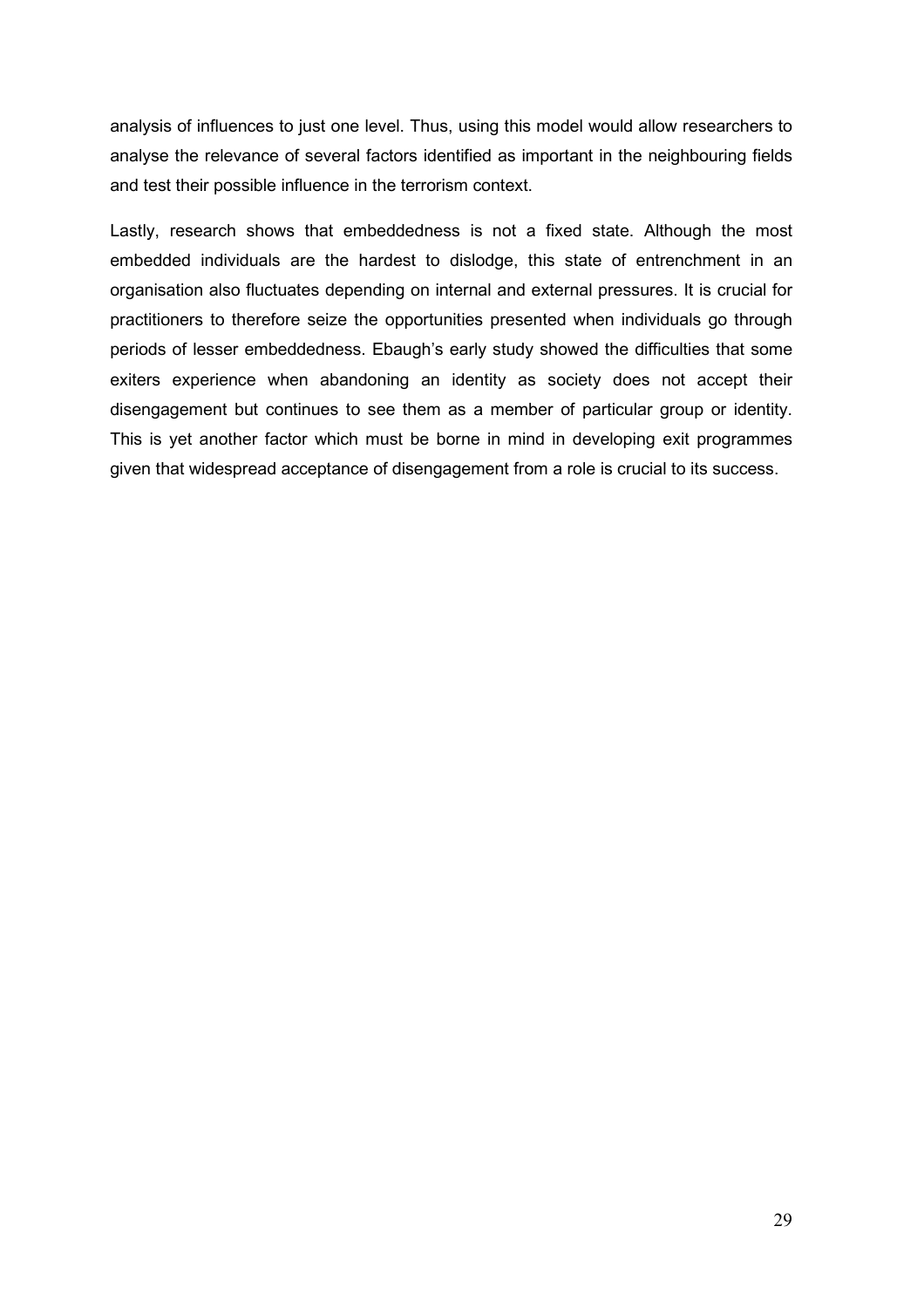## 9.Bibliography

Alonso, Rogelio, (2011), 'Why do Terrorists Stop? Analysing why ETA members abandon or continue with terrorism', *Studies in Conflict and Terrorism*, Vol. 34: No.9, pp. 696 – 716.

Barrelle, Kate, (2010), 'Disengagement from violent extremism', Global terrorism research centre and politics department, Monash University, accessed on 20/02/2013 at http://nicic.gov/mobile/document.aspx?id=025920#home

Bendixen, Mons, Inger M. Endresen and Dan Olweus, (2004), 'Joining and leaving gangs: selection and facilitation effects on self-reported antisocial behavior in early adolescence', European Journal of Criminology, Vol. 3: No. 1, pp. 85 – 114.

Bjorgo, Tore, (1999), 'How gangs fall apart: Process of transformation and disintegration of gangs', American Society of Criminology, Toronto, Canada, November 17-20 1999.

Bjorgo, Tore (ed.), (2005), *Root causes of Terrorism: myths reality and ways forward*, Oxon & NY: Routlegde.

Bjorgo, Tore and John Horgan, (2009), Leaving Terrorism Behind, London/New York: Routledge Bovenkerk, Frank, (2011) , 'On leaving criminal organisations', Crime, Law, and Social Change, Vol. 55, pp. 261 – 276 Chawdhury Fink, Naureen and Ellie B. Hearne, (2008), 'Beyond Terrorism: Deradicalisation and Disengagement from Violent Extremism, International Peace Institute, October 2008.

Collier, Paul and Anke Hoeffler, (2002), 'Greed and Grievance in Civil War', World Bank, CSAE WPS/2002-01, accessed on 08/04/2013 at http://economics.ouls.ox.ac.uk/12055/1/2002- 01text.pdf

Crenshaw, Martha, (1991), 'How Terrorism declines', Terrorism and Political Violence, Vol. 3: No. 1, pp. 69 – 87.

Crenshaw, Martha, (2011), Explaining Terrorism: causes, processes and consequences, London/ New York: Routledge.

Dechesne, Mark, (2011), 'Deradicalisation: not soft but strategic', Crime, Law, and Social Change, Vol. 55: No. 4, pp. 287 – 292.

Della Porta, Donatella, 'Leaving underground organisations: a sociological analysis of the Italian case', in Bjorgo, Tore and John Horgan, (2009), Leaving Terrorism Behind, London/New York: Routledge, pp. 66 – 87.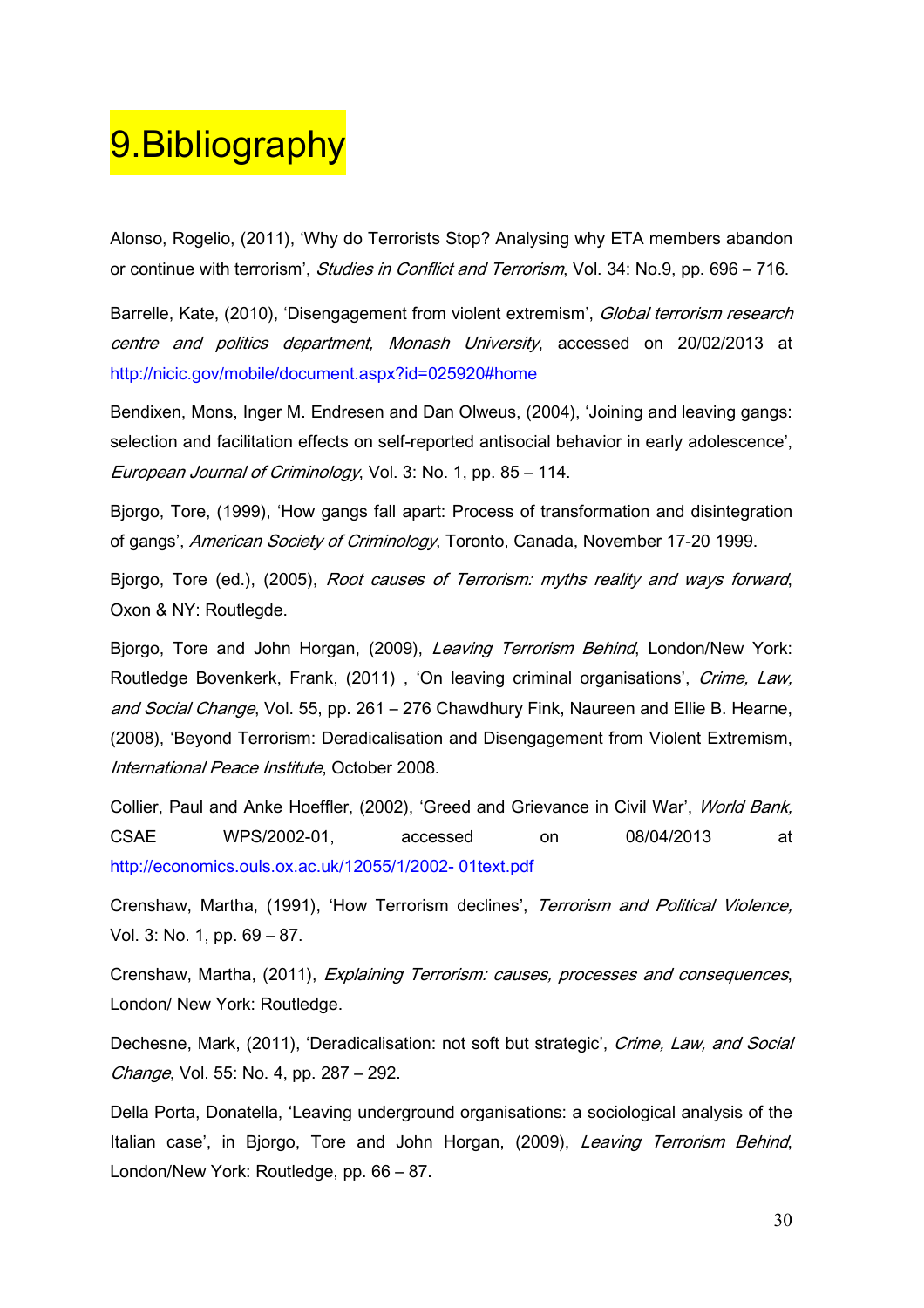Decker, S. H., and Lauritsen, J. (2002), 'Leaving the gang', in C. R. Huff (Ed.), *Gangs in* America, pp. 51–70, Thousand Oaks, CA: Sage.

Decker, S. H. and David C. Pyrooz, (2011), 'Leaving the gang: logging off and moving on', The Council on Foreign Relations, commissioned by Google Ideas, November 2011.

Eubagh, Helen R. F. (1988), *Becoming an ex: the process of role exit*, Chicago: University of Chicago.

Ferguson, Niel, 'Disengaging from Terrorism', in Andrew Silke (Ed.), The Psychology of Counter- Terrorism, (2011), Routledge: New York.

Giordano, Peggy C., Stephen A. Cernkovich and Jennifer L. Rudolph, (2002), 'Gender, Crime, and Desistance: toward a theory of cognitive transformation', American Journal of Sociology, Vol. 107: No. 4, pp. 990 – 1064.

Gottfredson, M. R. and T. Hirshi, (1990), A General Theory of Crime, Stanford, CA: Stanford University Press.

Grekul, J. and LaRocque, P. (2011), 'Hope is absolute: Gang-involved women – Perceptions from the frontline', Aboriginal Policy Studies, Vol. 1: No.2, pp. 132 - 160.

Gupta, Dipak K., (2008), Understanding Terrorism and Political Violence, London and New York: Routledge.

Gvineria, Gaga, 'How does terrorism end?', in Davis, Paul K. and Kim Cragin (Eds.) (2009), Social Science for Counterterrorism: Putting the pieces together, Santa Monica: RAND.

Hastings, Ross, Laura Dunbar and Melanie Bania, (2010), 'Leaving Criminal Youth Gangs: Exit strategies and programs', Institute for Crime Prevention in Ottawa.

Horgan, John, 'Individual disengagement: a psychological analysis' in Bjorgo, Tore and John Horgan, (2009), *Leaving Terrorism Behind*, London/New York: Routledge, pp. 17 – 29.

Jacobson, Michael, (2010), 'Terrorist dropouts: learning from those who have left', The Washington Institute for Near East Policy, Policy Focus No. 101, January 2010.

Jones, Seth G. and Martin C. Libicki, (2008), How Terrorist Groups End: Lessons for countering al Qa'ida, Santa Monica: RAND.

Kalyvas, Stathis, (2008), 'Ethnic Defection in Civil War', Comparative Political Studies, Vol. 41: No. 8, pp. 1043-1068.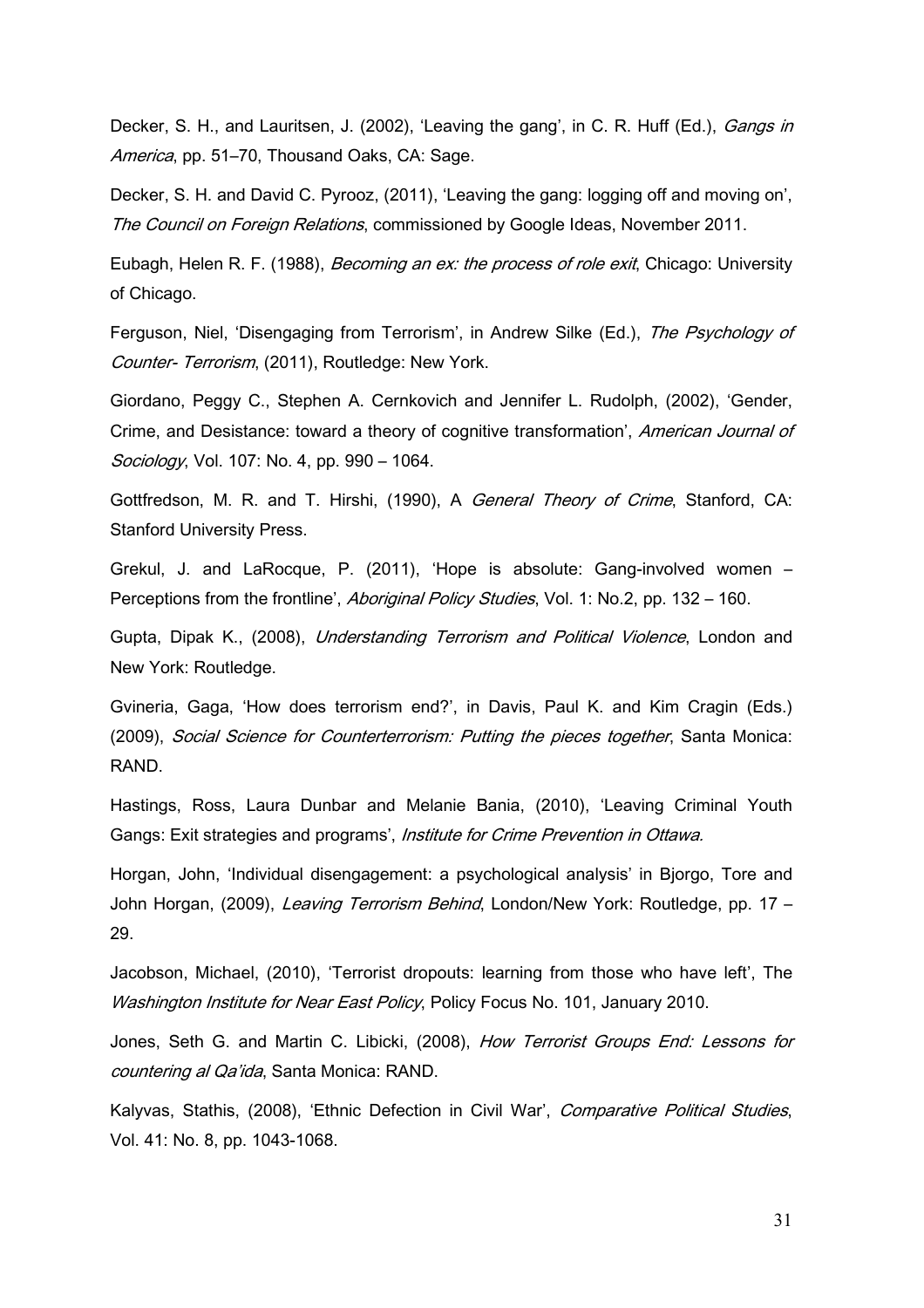King, Charles, (1997), 'How Civil Wars End: Problems and Patterns', The Adelphi Papers, Vol. 37: No.308, pp. 15 – 28.

Klein, Malcolm, (1995), The American Street Gang: Its nature, Prevalence, and Control, New York/Oxford: Oxford University Press.

Klein, Malcolm and C. L. Maxson, (2006), Street gang patterns and policies, New York: Oxford University Press.

Kurth Cronin, Audrey, (2009), *The end of Terrorism*, Princeton/Oxford: Princeton University Press.

MacRae-Krisa, Leslie, (2011), MA thesis in 'Exiting gangs: toward an understanding of processes and best practice', Mount Royal University Centre for Criminology and Justice Studies, December 2nd, 2011.

Mitchell, Terence R. et al., (2001), 'Why people stay: using job embeddedness to predict voluntary turnover', Academy of management journal, December 2001, Vol. 44: No. 6, pp. 1102 – 1121.

Ngo, H. V., (2010), 'Unravelling identities and belonging: Criminal gang involvement of youth from immigrant families'. Calgary, AB: Centre for Newcomers, accessed on 15/03/2013 at

http://www.centrefornewcomers.ca/documents/ImmigrantYouthGangResearchReport-FINAL\_001.PDF

Noricks, Darcy M., 'Disengagement and Deradicalization: processes and programs' in Davis, Paul K. and Kim Cragin (Eds.) (2009), Social Science for Counterterrorism: Putting the pieces together, Santa Monica: RAND.

Oswald, Christiane, (1999), 'Patterns of labour market exit in Germany and the UK', ESRC Research Centre on Micro-Social Change, 1999.

Pedahzur, Ami (ed.), (2006), Root causes of Suicide Terrorism: the globalization of martyrdom, London & NY: Routledge.

Perliger, Arie, (2006), The roots of terrorism: Middle Eastern terrorism, NY: Infobase Publishing.

Post, Jerrold, 'Terrorist psycho-logic: Terrorist behaviour as a product of psychological forces' in Reich, Walter (Ed), (1990). Origins of terrorism: Psychologies, ideologies, theologies, states of mind. Woodrow Wilson Center series.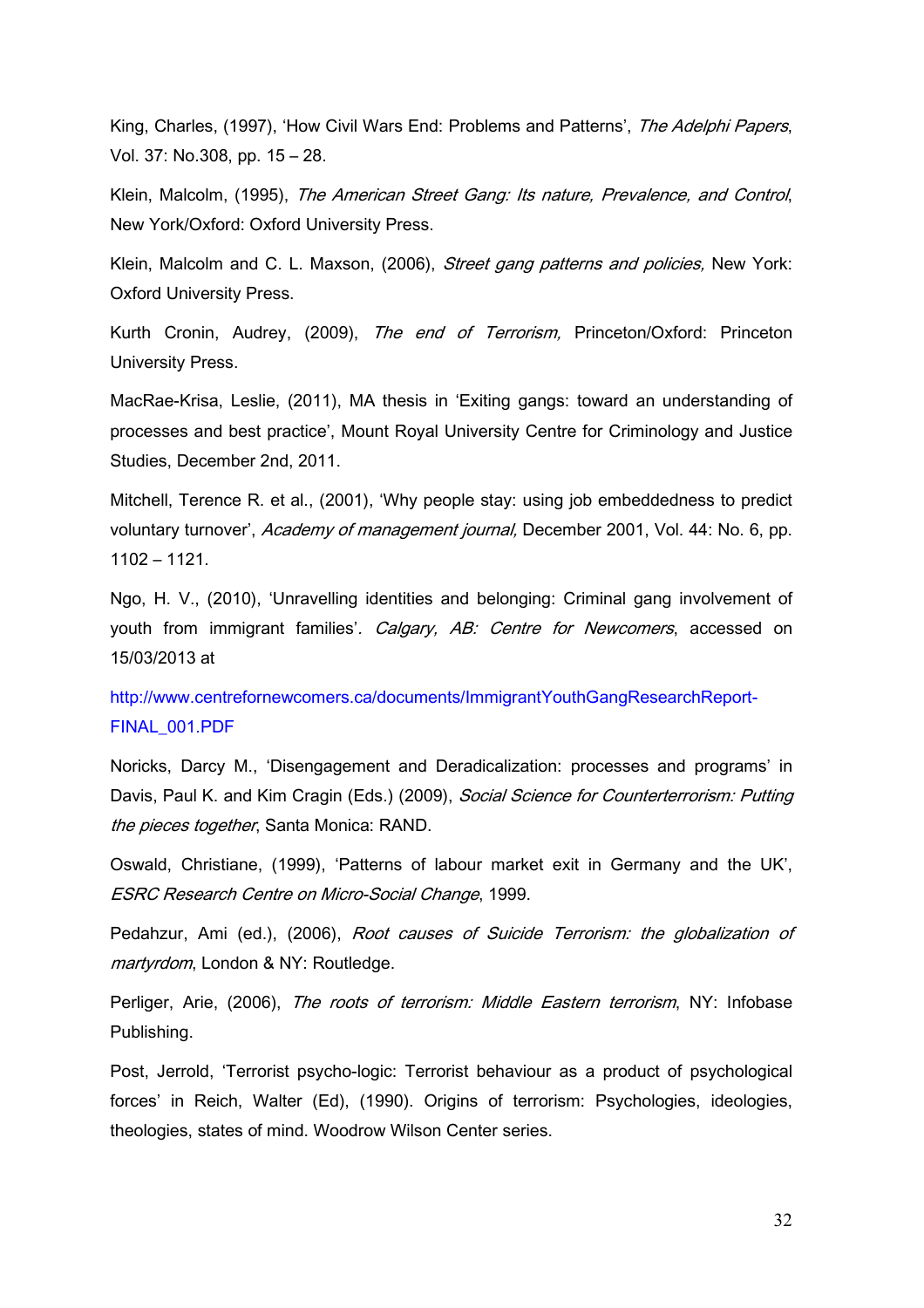Pyrooz, David and Scott Decker, (2011) 'Motives and methods for leaving the gang: Understanding the process of gang desistance', *Journal of Criminal Justice*, Vol. 39 pp. 417- 425.

Pyrooz, David, Scott Decker and Vincent Webb, (2010), 'The ties that bind: Desistance from gangs', Crime and Delinquency, DOI: 10.1177/0011128710372191, pp. 1 – 26.

Pyrooz, David, Gary Sweeten and Alex Piquero, (2012), 'Continuity and change in gang membership and gang embeddedness', Journal of Research in Crime and Delinquency, DOI: 10.1177/0022427811434830, p. 1 – 33.

Reinares, Fernando, (2011), 'Exit from terrorism: a qualitative empirical study on disengagement and deradicalisation among members of ETA', Terrorism and Political Violence, Vol. 23: No.5, pp. 780 – 803.

Richardson, Louise, (2006), The Roots of Terrorism, NY: Routledge.

Rose, Richard and Thomas T. Mackie, 'Do Parties persist or fail? The big trade-off facing organizations', in Kay Lawson and Peter H. Merkl (Eds.) When Parties Fail (1988), New Jersey/Surrey: Princeton University PressRoss, Jeffrey, Ian., (ed.)(2006), The roots of Terrorism: Will terrorism End?, NY: Chelsea House.

Uggen, C. and Piliavin I., (1998), 'Asymmetrical causation and criminal desistance', Journal of Criminal Law and Criminology, 88, pp. 1399 – 1422.

Wakeling, Stuart, (2003), 'Ending gang homicide: deterrence can work', *California* Attorney General's Office, February 2003.

Weber, Matthew, W., (2010), MA thesis on 'The effects of individual disengagement on insurgency campaigns', Naval Postgraduate School, Monterey, California.

Weinberg, Leonard, (1991), 'Turning to terror: the conditions under which political parties turn to terrorist activities, *Comparative Politics*, Vol. 23: No. 4, pp. 423 – 438.

Weinberg, Leonard, (ed.) (2007), *Democratic Responses to Terrorism*, NY & London: Routledge Weinberg, Leonard, (2012), *The End of Terrorism*, London and NY: Routledge

Weinberg, Leonard & Eubank, William, (2006), The roots of terrorism: what is terrorism, New York: Infobase Publishing.

Wilkinson, Paul, (1999), 'Politics, Diplomacy and Peace Processes: Pathways out of Terrorism? Terrorism and Political Violence, Vol. 11: No.4, pp. 66 – 82.

Wilkinson, Paul, (2011), Terrorism versus Democracy (Third Edition), London and New York: Routledge.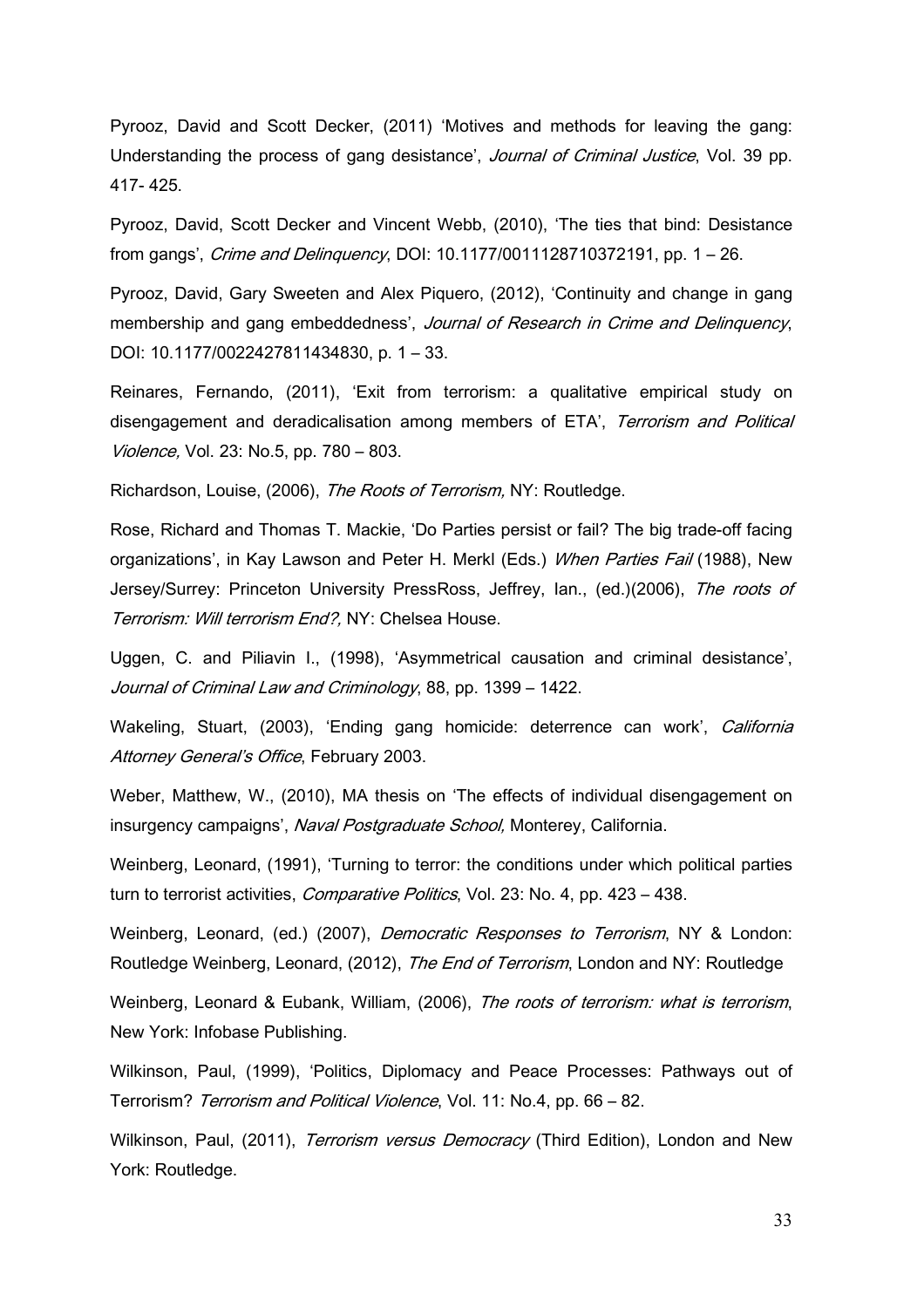#### **ICIP WORKING PAPERS SUBMISSION GUIDELINES:**

#### **International Catalan Institute for Peace (ICIP)**

■■ The principle purpose of the ICIP is to promote a culture of peace in Catalonia as well as throughout the world, to endorse peaceful solutions and conflict resolutions and to endow Catalonia with an active role as an agent of peace and peace research. The ICIP, seeking consistency between ends and means, is governed by the principles of promoting peace, democracy, justice, equality and equity in relationships between individuals, peoples, cultures, nations and states. It holds the aim of working for human security, disarmament, the prevention and peaceful resolution of conflicts and social tensions, and strengthening the roots of peace and coexistence, peace building and advocacy of human rights.

#### **Objectives of the Publication**

■■ The ICIP wants to create an open forum on topics related to peace, conflict and security. It aims to open up debate and discussion on both theoretical and contemporary issues associated with the pursuit and maintenance of peace in our world. It strives to connect an eclectic group of voices including career academics, PhD students, NGO representatives, institutional representatives, and field workers and field writers to celebrate ground-breaking and constructive approaches to peace and conflict resolution.

#### **Scope of the Publication (List of Themes)**

**IFFER 19.5** The ICIP is interested in works related to peace, conflict and security research. It aims to provide an innovative and pluralist insight on topics of methodology of peace research, the history and development of peace research, peace education, peacekeeping and peace-creating, conflict resolution, human security, human rights, global security, environmental security, development studies related to peace and security, international law related to peace, democracy, justice and equality, disarmament, gender, identity and ethics related to peace, science and technology associated with peace and security.

#### **Audience:**

■■ The ICP aims to provide accessible, valuable and well-researched material for all those interested in the promotion of peace. Our audience includes fellow academics and researchers, student of peace and security, field workers, institutional and governmental representatives as well as the general public.

#### **The review process**

■■ Peer reviewed. Submissions should be sent directly to the series editor (jalcalde.icip@gencat.cat), who will check whether the paper meets the formal and general criteria for a working paper and will commission a review.

■■ The review procedure is double-blind. The series editor will choose two anonymous reviewers, generally from the Editorial Board, but may also commission an external review from outside the ICIP.

■■ Reviewers are asked to write a review within a month after having received the paper. Reviews should clearly indicate one of four options: (1) accept without changes; (2) accept with minor changes; (3) allow for resubmission after major changes (4) reject. Options 2 to 4 require some detailed comments. If a paper is accepted (option 1 or 2), reviewers are kindly asked to help authors correct minor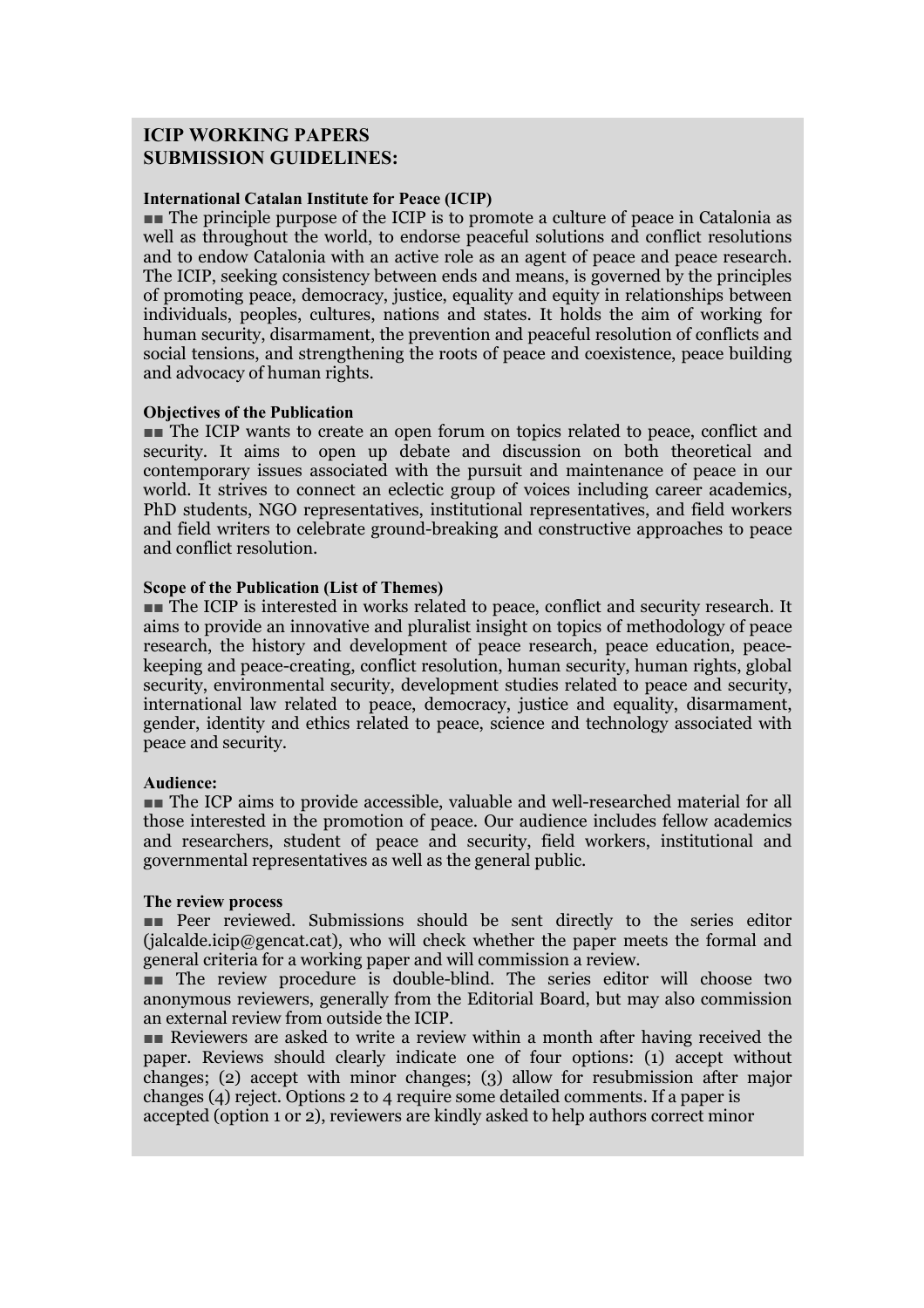linguistic or other errors by making notes in the manuscript. If they use the track changes function for this purpose they should make sure that their comments are anonymized.

#### **Who may submit working papers?**

■■ The main criterion for the submission of Working Papers is whether this text could be submitted to a good academic journal.

■■ ICIP staff and other fellows and visitors affiliated with the ICIP are expected to submit a working paper related to their research while at the ICIP.

#### **Submission System**

■■ All submissions can be made to the ICIP e-mail address: jalcalde.icip@gencat.cat with *Working Papers – submission* in the subject line.

#### **Author Biographical Statement**

■■ Authors must all provide a short biographical note including full name, affiliation, email address, other contact information if necessary and a brief professional history. This information should be provided on a separate sheet with the title. All other personal references should be removed from the submission to ensure anonymity.

#### **Abstract**

■■ All papers must include English language abstracts (150 words max.)

#### **Keywords**

■■ A list of four to six keywords is also required.

#### **Language and Style**

■■ Authors may submit in Catalan, Spanish or English. The submission must be clearly written and easy to follow with headings demarcating the beginning of each section. Submission must in be Arial 11, double spaced and pages must be numbered. ■■ Papers should not be longer than 15.000 words (incl. footnotes and references). Longer papers may be returned with a request to shorten them. Papers that require more extensive presentation of data may add these in an appendix that will count separately. Appendices should, however, present data in a reader-friendly and condensed format.

■■ Papers that will require extensive linguistic editing will not be accepted for review. Minor linguistic corrections (as well as required revisions) suggested by the reviewer must be implemented by the author before the final editing of the paper.

#### **Footnotes**

■■ Footnotes may be used to provide the reader with substantive information related to the topic of the paper. Footnotes will be part of the word count.

#### **References**

■■ The Harvard author-date system. In this system, sources are briefly cited in the text, usually in parentheses, by author's last name and date of publication. The short citations are amplified in a list of references in alphabetical list, where full bibliographic information is provided. Bibliographic references must follow *The Chicago Manual of Style* (15th edition). See a *Chicago-Style citation quick guide* at:

http://www.chicagomanualofstyle.org/tools\_citationguide.html Citation generators:

http://www.workscited4u.com/ i http://citationmachine.net/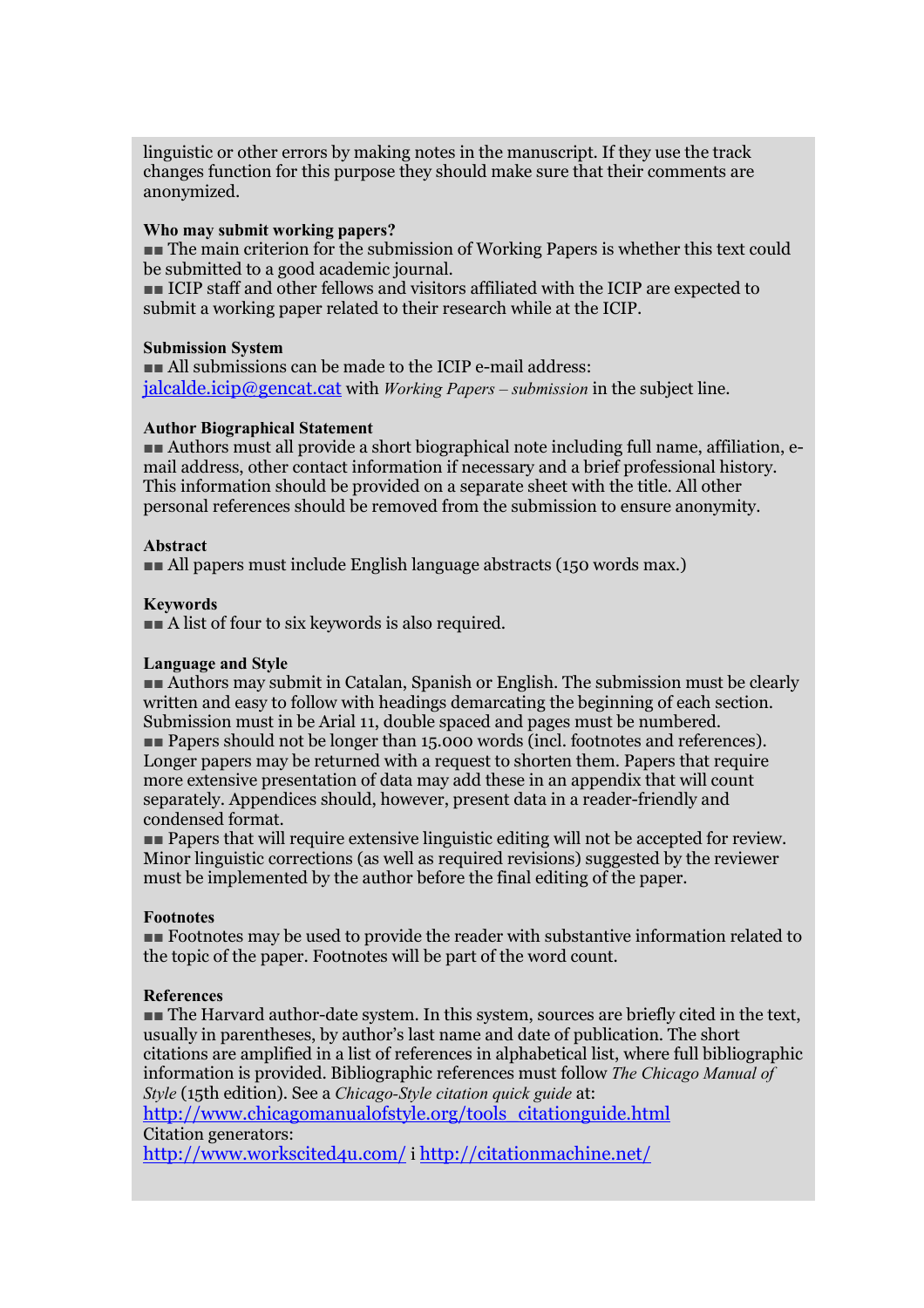#### **ICIP WORKING PAPERS**

#### 2013/1

La societat civil global: Les complexitats d'un espai de contestació per Núria Suero i Comellas (disponible en català)

#### 2012/8

Political Humor as a Confrontational Tool Against the Syrian Regime. A study case: Syria per Blanca Camps- Febrer (disponible en anglès)

#### 2012/7

Social media and political change: the case of the 2011 revolutions in Tunisia and Egypt per Regina Salanova (disponible en anglès)

#### 2012/6

Peacetime Violence in el Salvador and Honduras. A Tale of two **Countries** per Rachel Meyer (disponible en anglès)

#### 2012/5

Does Warfare Matter? Severity, Duration, and Outcomes of Civil Wars per Laia Balcells i Stathis Kalyvas (disponible en anglès)

#### 2012/4

Las posiciones de los diferentes grupos políticos israelíes sobre la resolución de la situación de los Refugiados per Aritz García Gómez (disponible en castellà i anglès)

#### 2012/3

Els esperantistes catalans. Un col·lectiu pacifista en un món global per Hèctor Alòs Font (disponible en anglès i català)

#### 2012/2

Autonomía comunitaria y caciquismo: identidad étnica, control social y violencia en una comunidad mixe de Oxaca per Ignacio Iturralde Blanco (disponible en anglès i castellà)

#### 2012/1

The analysis of the framing processes of the Basque peace movement: The way Lokarri and Gesto por la Paz changed society per Egoitz Gago Anton (disponible en anglès i català)

#### 2011/8

New developments of peace research. The impact of recent campaigns on disarmament and human security per Javier Alcalde and Rafael Grasa (disponible en anglès)

*All numbers available at / Tots els números disponibles a:* http://www.gencat.cat/icip/eng/icip\_wp.html